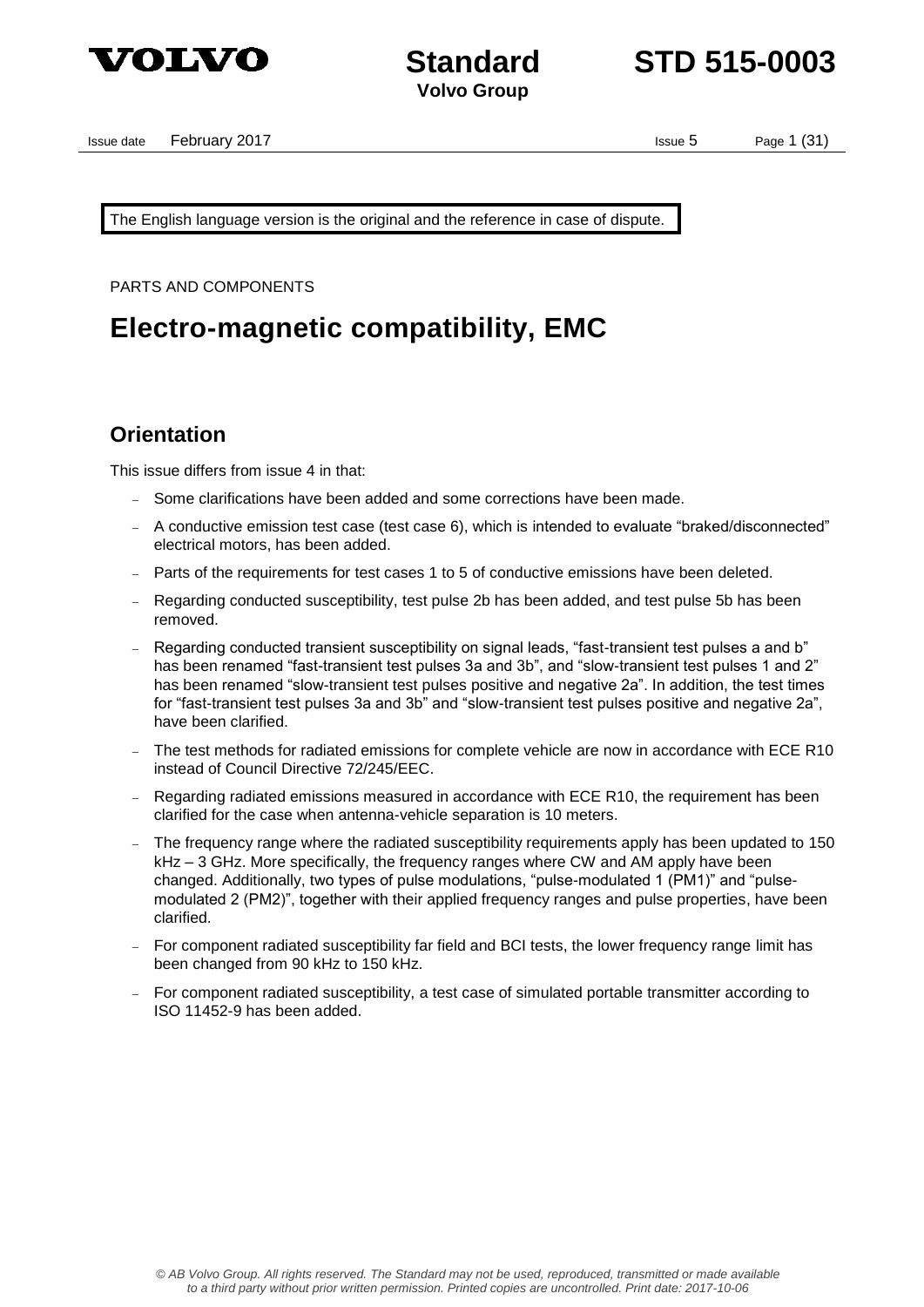

## **Standard STD 515-0003**

Issue 5 Page 2 (31)

### **Contents**

| 1<br>1.1     |                                                                                              |  |
|--------------|----------------------------------------------------------------------------------------------|--|
| 1.2          |                                                                                              |  |
| $\mathbf{2}$ |                                                                                              |  |
| 2.1          |                                                                                              |  |
| 2.2          |                                                                                              |  |
| 2.3<br>2.4   |                                                                                              |  |
|              |                                                                                              |  |
| 3            |                                                                                              |  |
| 3.1<br>3.2   |                                                                                              |  |
|              |                                                                                              |  |
| 4<br>4.1     |                                                                                              |  |
| 4.2          |                                                                                              |  |
|              |                                                                                              |  |
| 5<br>5.1     | Conducted transient susceptibility on power supply leads and I/Os connected to power supply8 |  |
| 5.2          |                                                                                              |  |
| 5.3          |                                                                                              |  |
| 6            |                                                                                              |  |
| 6.1          |                                                                                              |  |
| 6.2          |                                                                                              |  |
| 7            |                                                                                              |  |
| 7.1          |                                                                                              |  |
| 7.2          |                                                                                              |  |
| 7.3          |                                                                                              |  |
| 8            |                                                                                              |  |
| 9            |                                                                                              |  |
| 9.1          |                                                                                              |  |
| 9.2          |                                                                                              |  |
| 10           |                                                                                              |  |
| 11           |                                                                                              |  |

## **1 Scope and field of application**

A component must function as intended when installed in a vehicle's electrical system. Furthermore, it shall not degrade the electrical environment in which it is installed.

To ensure this, the levels of radiated and conducted emissions must be controlled. This also applies to the susceptibility, radiated as well as conducted.

To be permitted to market our products, they must comply with relevant EC and other national regulations. Requirements on emission and susceptibility levels must be set and maintained in order to achieve the following targets:

- Make the complete product compliant with relevant EC and other national requirements.
- Maintain our product responsibility.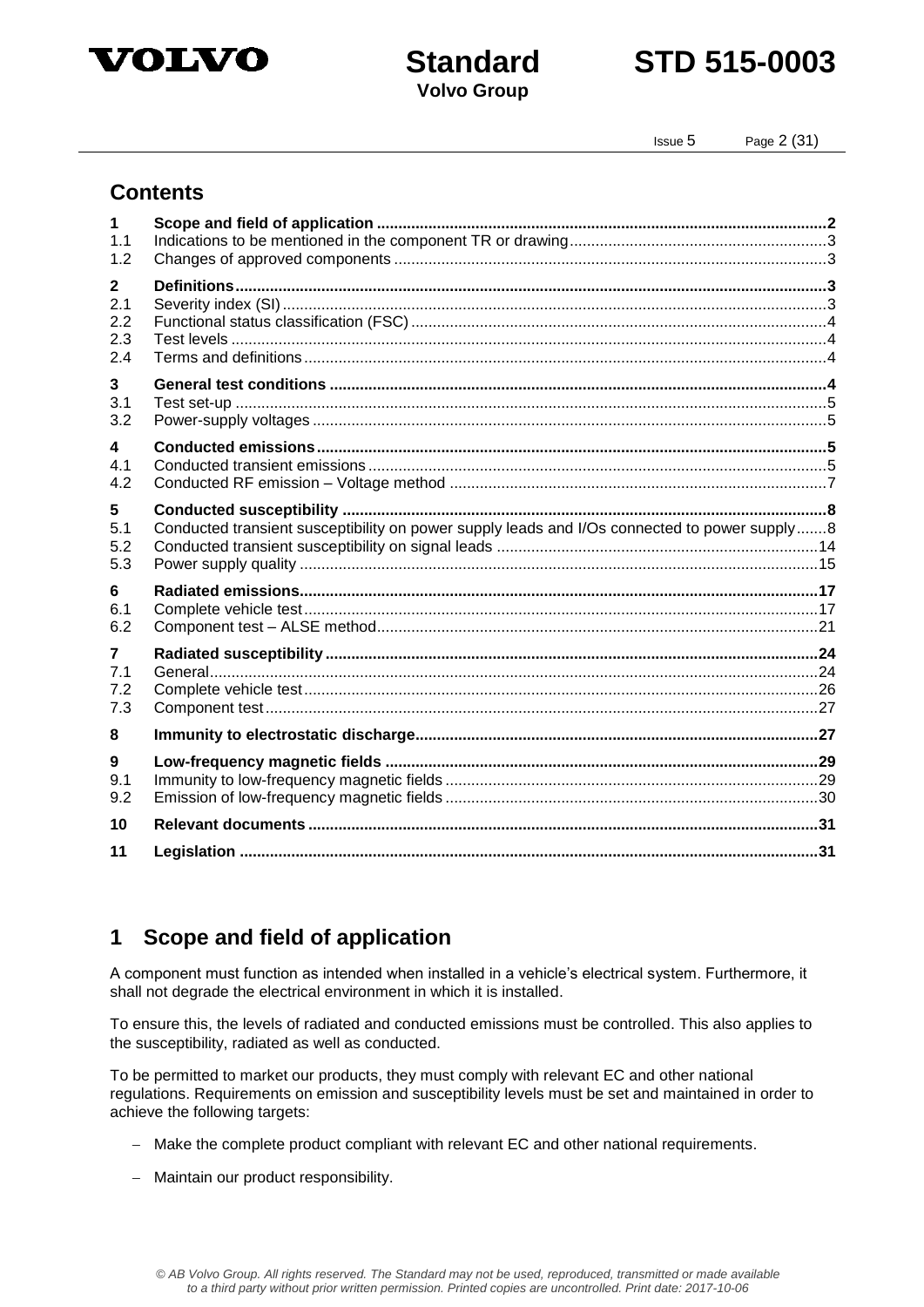



Issue 5 Page 3 (31)

A device(component)/system may be approved by Volvo even if it does not comply with all of the requirements in this document. Such exemptions shall be decided by Volvo on a case-by-case basis.

All components shall fulfil both the component requirements and the complete vehicle requirements.

- Tests on vehicle are used to make a final validation.
- Tests on device(component)/system are the supplier's responsibility; tests on vehicle are the Volvo Group's responsibility.

#### **1.1 Indications to be mentioned in the component TR or drawing**

The following shall be indicated in the component TR or the drawing:

- $-$  Severity index (1, 2 or 3), see definition in 2.1.
- Quantification of allowed deviation during susceptibility test per Functional Status Classification (FSC).
- Specification of ISO 7637 pulse 4 application.
- Identification of all I/O lines designed for any connection to power supply, to enable correct testing scope for conducted transient susceptibility.

#### **1.2 Changes of approved components**

When a component or system has been approved, it may not be changed in any way which could change its EMC characteristics without permission from Volvo. This concerns, for example, changes to:

- Layout of PCB
- Component selection (type, value, casing and manufacturer)
- Case material (plastic or metal)
- Surface treatment on conductive surfaces.

### **2 Definitions**

The following concepts are used to specify or describe the behaviour of the system (or a function of the system):

#### **2.1 Severity index (SI)**

The following indices shall be selected to describe the importance of the system/component/function to the vehicle. Components which handle different types of functions might need more than one SI. If more than one SI is needed, this shall be clearly communicated in the component TR.

- **SI 1:** Malfunction affects safety-related functions, e.g. the brake function.
- **SI 2:** Malfunction affects basic functions and basic performance of the vehicle, such as driveability. This class also includes other functions of the vehicle, such as driving and engine condition instruments, excluding comfort functions. Functions without important risk of damage to man and/or environment.
- **SI 3:** Malfunction affects the comfort of the vehicle, e.g. air conditioning.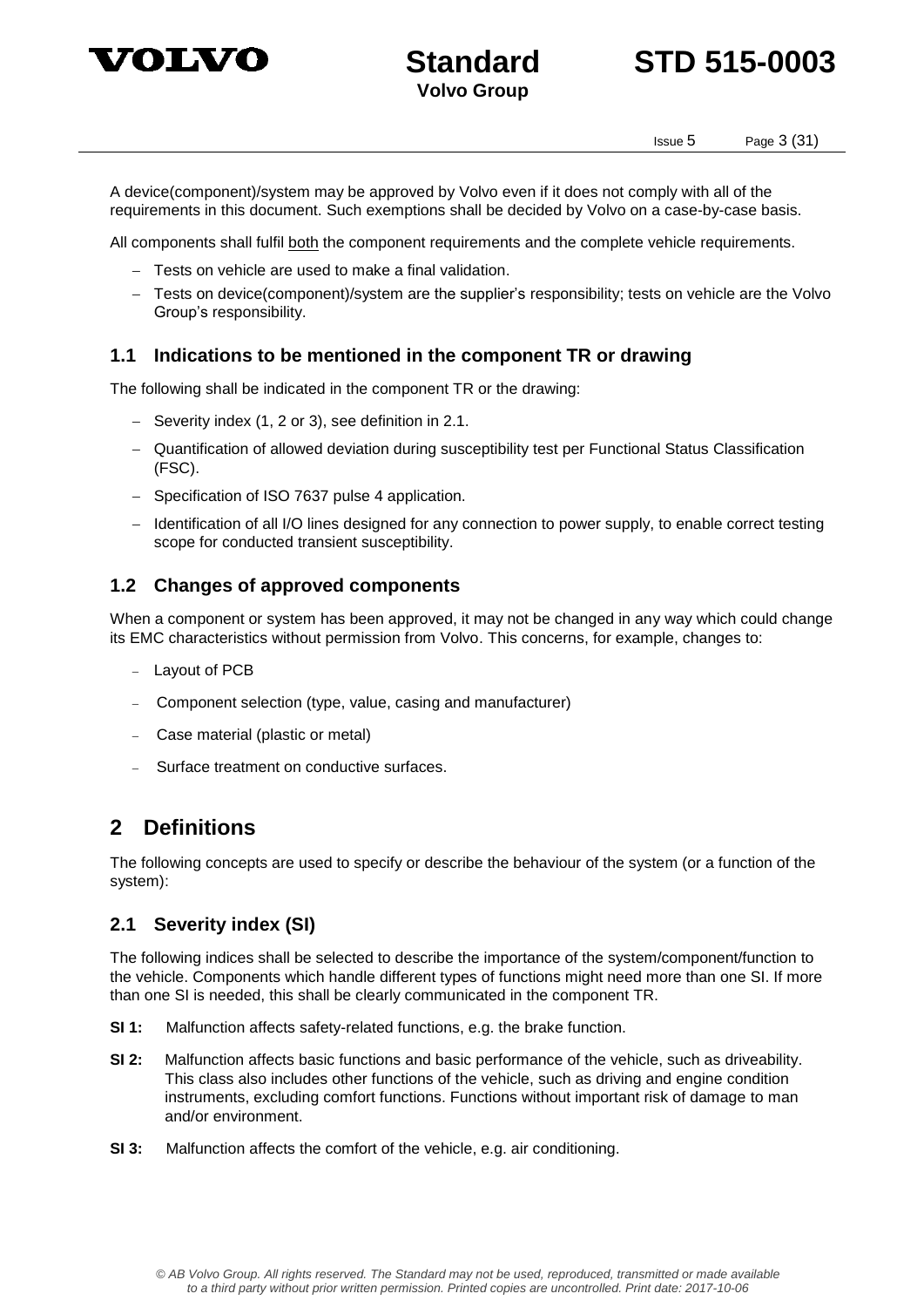

## **Standard STD 515-0003**

Issue 5 Page 4 (31)

### **2.2 Functional status classification (FSC)**

FSC is used to define the degree of function/malfunction during exposure to interference when performing an immunity test.

The tolerated degree of malfunction comes as a result of the SI classification and is stated for each kind of immunity test defined in this standard.

**Unwanted operation of the device under test (DUT, referring to component/system) is not allowed in any of the following classes (A to E)**

- **FSC A:** All functions of a device/system perform as designed during and after exposure to interference.
- **FSC B:** All functions of a device/system perform as designed during exposure; however, one or more of them can go beyond the specified tolerance. All functions return automatically to within normal limits after exposure is removed. Memory functions must remain class A.
- **FSC C:** A function of a device/system does not perform as designed during exposure, but returns automatically to normal operation as soon as exposure is removed.
- **FSC D:** A function of a device/system does not perform as designed during exposure and does not return to normal operation when exposure is removed. The device/system is reset by a simple "operator/use" action.
- FSC E: One or more functions of a device/system do not perform as designed during and after exposure and cannot be returned to correct operation without repairing or replacing the device/system.

#### **2.3 Test levels**

Defines the level at which the test is realized, indicated with a Roman digit. The higher the number, the higher the level.

#### **2.4 Terms and definitions**

Terms and definitions given in ISO 7637-1, ISO 11451-1 and ISO 11452-1 apply. Note: Transient voltage, Us

Positive or negative transient values are always superimposed on the power supply voltage Ua or Ub. (Ua or  $Ub +/- Us$ ).

### **3 General test conditions**

The device(component)/system shall be positioned in vehicle configuration and its attachment as per the drawing.

The test on device(component)/system shall be realized with an environment representative of the vehicle operating mode.

Unless otherwise specified, the environmental conditions shall be:

- Temperature:  $23 \pm 5$  °C
- Humidity: 25–75 % for all tests except ESD tests. For ESD tests, please refer to ISO 10605.
- Air pressure: 86-106 kPa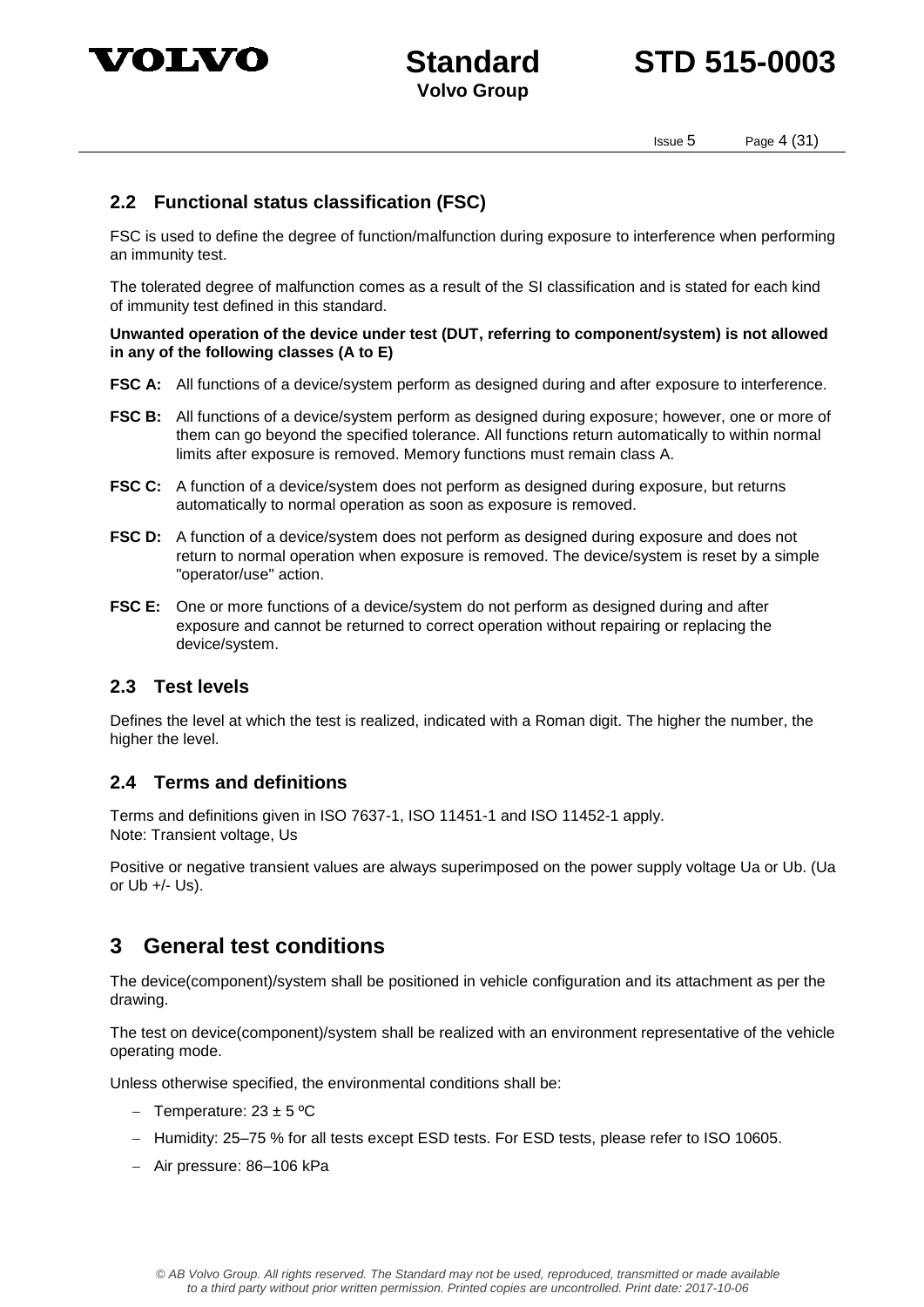



Issue 5 Page 5 (31)

#### **3.1 Test set-up**

To improve repeatability and to enable tests to be performed at any location, each requirement shall be verified in its specified test set-up.

#### **3.2 Power-supply voltages**

| Table 1         |                          |                |  |  |  |
|-----------------|--------------------------|----------------|--|--|--|
| Nominal voltage | 12 V system              | 24 V system    |  |  |  |
| Test voltage Ua | $14,2 \text{ V} +/- 0,3$ | $28,5 V + 0.3$ |  |  |  |
| Test voltage Ub | $12,5$ V +/- 0,5         | $25 V +/- 1$   |  |  |  |

 Ua: Vehicle power supply provided by battery and alternator with regulator. Ub: Vehicle power supply provided by battery.

### **4 Conducted emissions**

#### **4.1 Conducted transient emissions**



Fig. 1

This procedure conforms to ISO 7637-2.

This test is intended to evaluate permanent interference, as well as switch-off and switch-on transients sent from the DUT (Fig. 1). It is also intended to evaluate "braked/disconnected" electric motors (state 3).

Permanent interference shall be measured when switch S1 is closed and switch S2 is closed to state 2.

Transients are measured when opening or closing switch S1, and when switching S2 between its different states.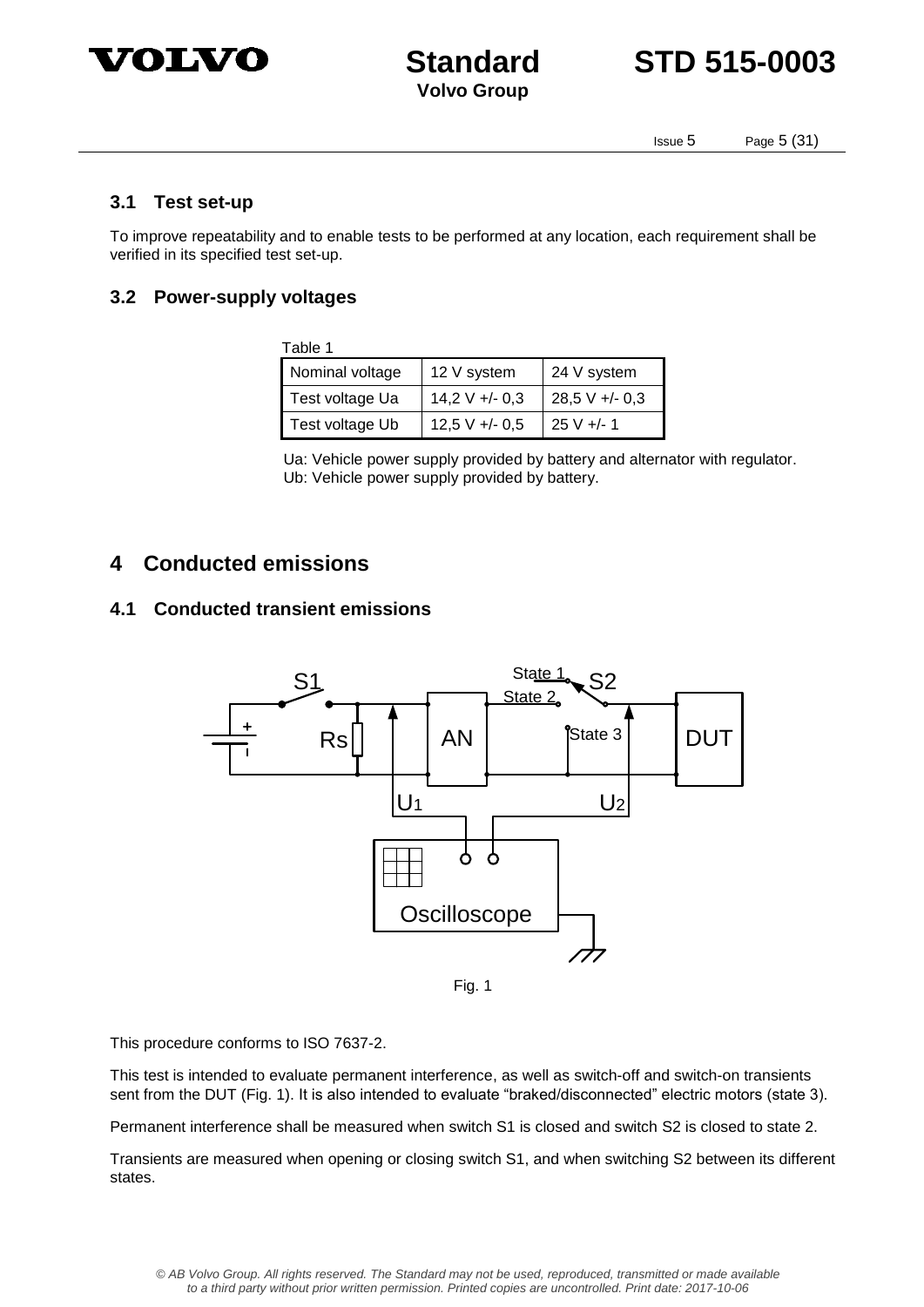



Issue 5 Page 6 (31)

Exception: If a complete system is purchased from a supplier, the system might be regarded as a component, and the conducted emission requirement shall apply to the system and not to the specific components.

#### **4.1.1 Test method**

The test set-up shall be in accordance with ISO 7637-2, section 4.3.

Test cases 2, 3, 4, 5 and 6 shall be repeated 10 times.

| able: |  |
|-------|--|
|-------|--|

| Test case   | S1 state                    | S <sub>2</sub> state                 | Test goal                           |  |  |
|-------------|-----------------------------|--------------------------------------|-------------------------------------|--|--|
| Test case 1 | Permanently<br>closed       | Permanently<br>closed to state 2     | Waveforms sent by DUT               |  |  |
| Test case 2 | Permanently<br>closed       | Switching from<br>state 2 to state 1 | Waveforms sent by DUT               |  |  |
| Test case 3 | Permanently<br>closed       | Switching from<br>state 1 to state 2 | Waveforms sent by DUT               |  |  |
| Test case 4 | Opening<br>(from ON to OFF) | Permanently<br>closed to state 2     | Waveforms sent by DUT,<br>AN and Rs |  |  |
| Test case 5 | Closing<br>(from OFF to ON) | Permanently<br>closed to state 2     | Waveforms sent by DUT,<br>AN and Rs |  |  |
| Test case 6 | Permanently<br>closed       | Switching from<br>state 2 to state 3 | Waveforms sent by DUT               |  |  |

#### **4.1.2 Requirements**

Requirements for test cases 1 to 6:

| Table 3 |                                    |                       |
|---------|------------------------------------|-----------------------|
| Result  | Requirements                       |                       |
|         | 24 V system                        | 12 V system           |
| $U_2^*$ | $-75$ V < U <sub>2</sub> < $+50$ V | $-50 V < U_2 < +50 V$ |

 $* U_2 = Ua + Us$ , where Ua is the supply voltage and Us is the disturbance voltage or superimposed transient voltage

For each test case, U1 and U2 waveform recordings shall be submitted to Volvo for analysis.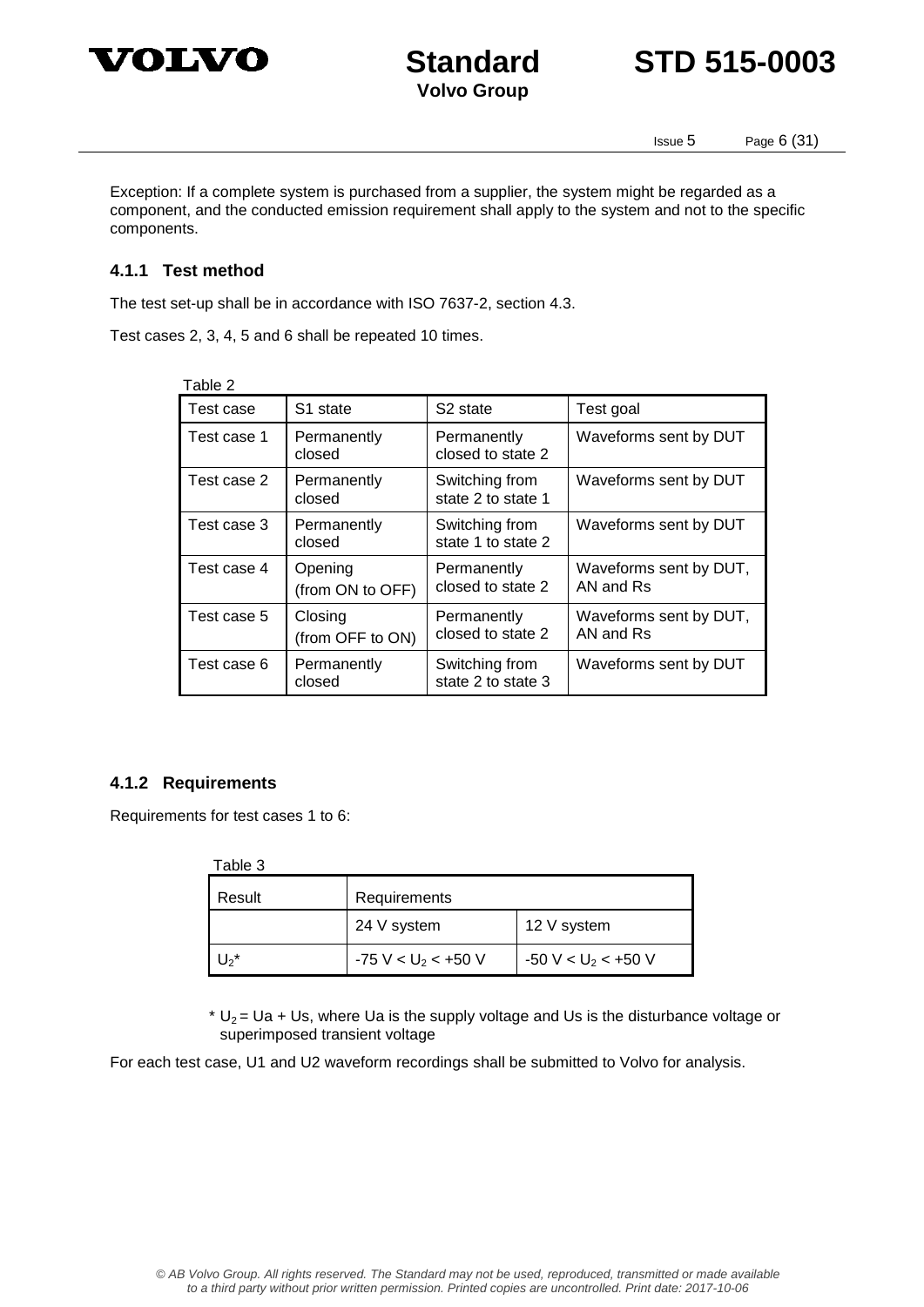



Issue 5 Page 7 (31)

#### **4.2 Conducted RF emission – Voltage method**

#### **Reference document**

Components shall comply with the requirements defined in CISPR 25, Edition 04.

#### **Field of application**

This test is intended to evaluate the radio frequency-conducted disturbances generated by the DUT and its power supply wiring.

#### **Principal characteristics**

- Frequency band [0,15–108 MHz].
- Peak detector and average detectors shall always be used.
- Peak and average detection are used for compliance with both average and peak limits.

Frequency bands outside of CISPR 25 bands are also included, not shaded in the table. In case of overlap between bands, the lower limit shall apply.

#### **Reference levels**

The device(component)/system shall comply with the requirements specified in Table 4 (similar to CISPR Class 5)

| Table 4    |    |                         |                            |          |                            |          |
|------------|----|-------------------------|----------------------------|----------|----------------------------|----------|
| Band       |    | Frequency<br>band (MHz) | Peak detector              |          | Average detector           |          |
|            |    |                         | Limit value<br>$dB(\mu V)$ | BW (kHz) | Limit value<br>$dB(\mu V)$ | BW (kHz) |
| LW         | 1) | $0, 15 - 0, 30$         | 70                         | 9/10     | 50                         | 9        |
|            | 2) | $0,30 - 0,53$           | 70                         | 9/10     | 50                         | 9/10     |
| <b>MW</b>  | 1) | $0,53 - 1,8$            | 54                         | 9/10     | 34                         | 9/10     |
|            | 2) | $1,8 - 5,9$             | 54                         | 9/10     | 34                         | 9/10     |
| <b>SW</b>  | 1) | $5,9 - 6,2$             | 53                         | 9/10     | 33                         | 9/10     |
|            | 2) | $6,2 - 26$              | 53                         | 9/10     | 33                         | 9/10     |
| CB         | 3) | $26 - 28$               | 44                         | 9/10     | 24                         | 9/10     |
|            | 2) | $28 - 30$               | 44                         | 9/10     | 24                         | 9/10     |
| <b>VHF</b> | 3) | $30 - 54$               | 44                         | 100/120  | 24                         | 100/120  |
| TV band 1  | 1) | $41 - 88$               | 34                         | 100/120  | 24                         | 100/120  |
| <b>VHF</b> | 3) | $68 - 87$               | 38                         | 100/120  | 18                         | 100/120  |
| <b>FM</b>  | 1) | 76-108                  | 38                         | 100/120  | 18                         | 100/120  |

1) Broadcast

2) Free band

3) Mobile services band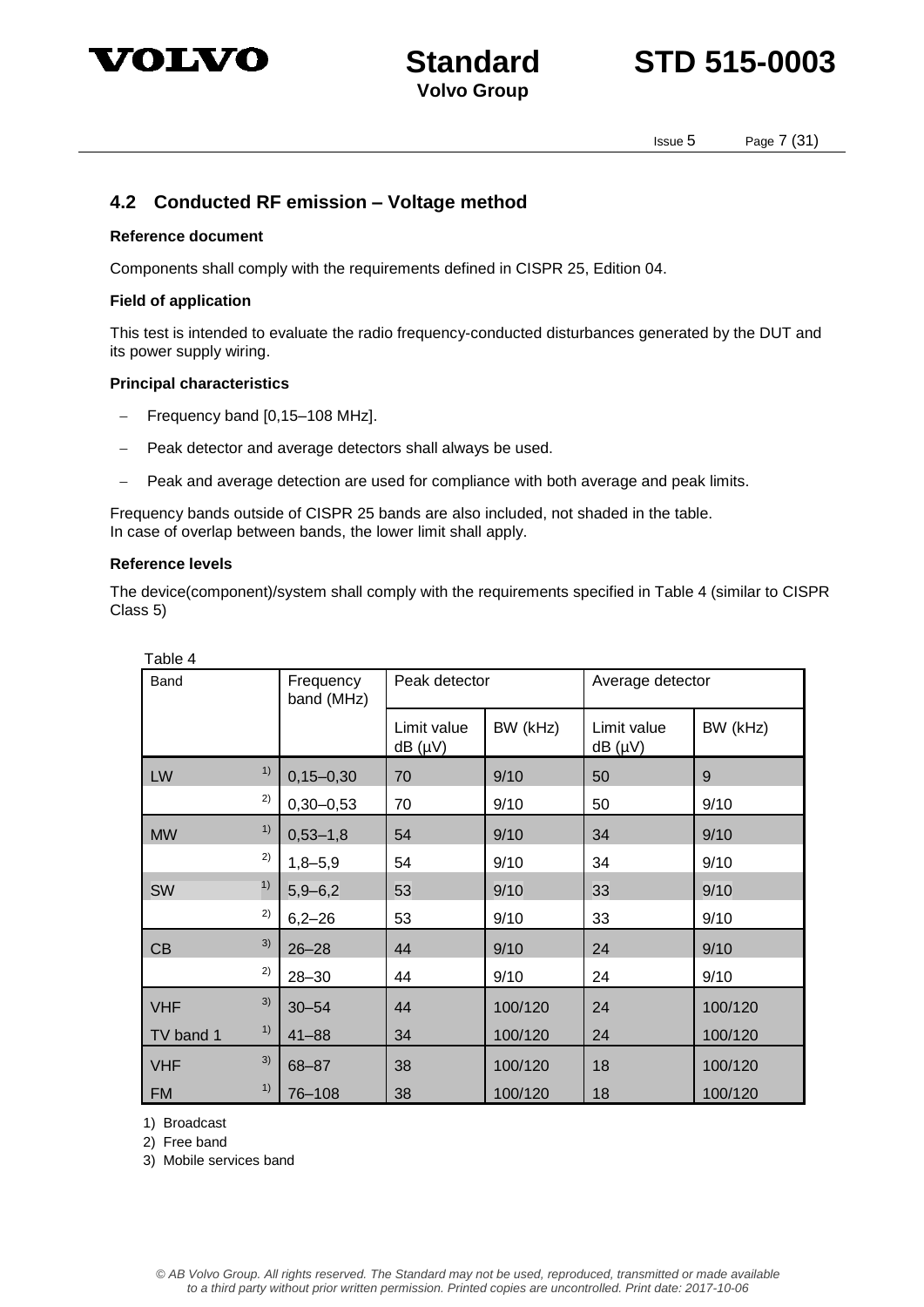

**Standard STD 515-0003**

Issue 5 Page 8 (31)

### **5 Conducted susceptibility**

**5.1 Conducted transient susceptibility on power supply leads and I/Os connected to power supply**



Fig. 2

This test is intended to check the immunity of the DUT to conducted electrical transients caused by electronic and electric components. These interferences affect power supply lines and signal or sensor input lines when these lines are directly or indirectly connected to the power supply lines.

Unless otherwise specified, the test shall be performed in accordance with ISO 7637-2 for pulses 1, 2, 3, and ISO 16750 for pulses 4, 5.

All pulses shall be superimposed on the lines of the device(component)/system connected to the power supply.

All test pulses shall be characterized under no-load conditions, i.e. voltages are open-loop voltages.

| classification (FSC) attached to the pulse. |  |  |  |    |          |          |
|---------------------------------------------|--|--|--|----|----------|----------|
| Pulse number                                |  |  |  |    | $5a^{1}$ | $5c^{2}$ |
| SL 1                                        |  |  |  | *) |          |          |
| SI <sub>2</sub>                             |  |  |  | *) |          |          |
| SI <sub>3</sub>                             |  |  |  | *) |          |          |

Table 5 FSC with respect to SI and pulse number Choose the severity index (SI) and read the functional status

1) This requirement is valid for 12 V systems only

2) This requirement is valid for 24 V systems only

\*) This is decided on a case-by-case basis, depending on unit and application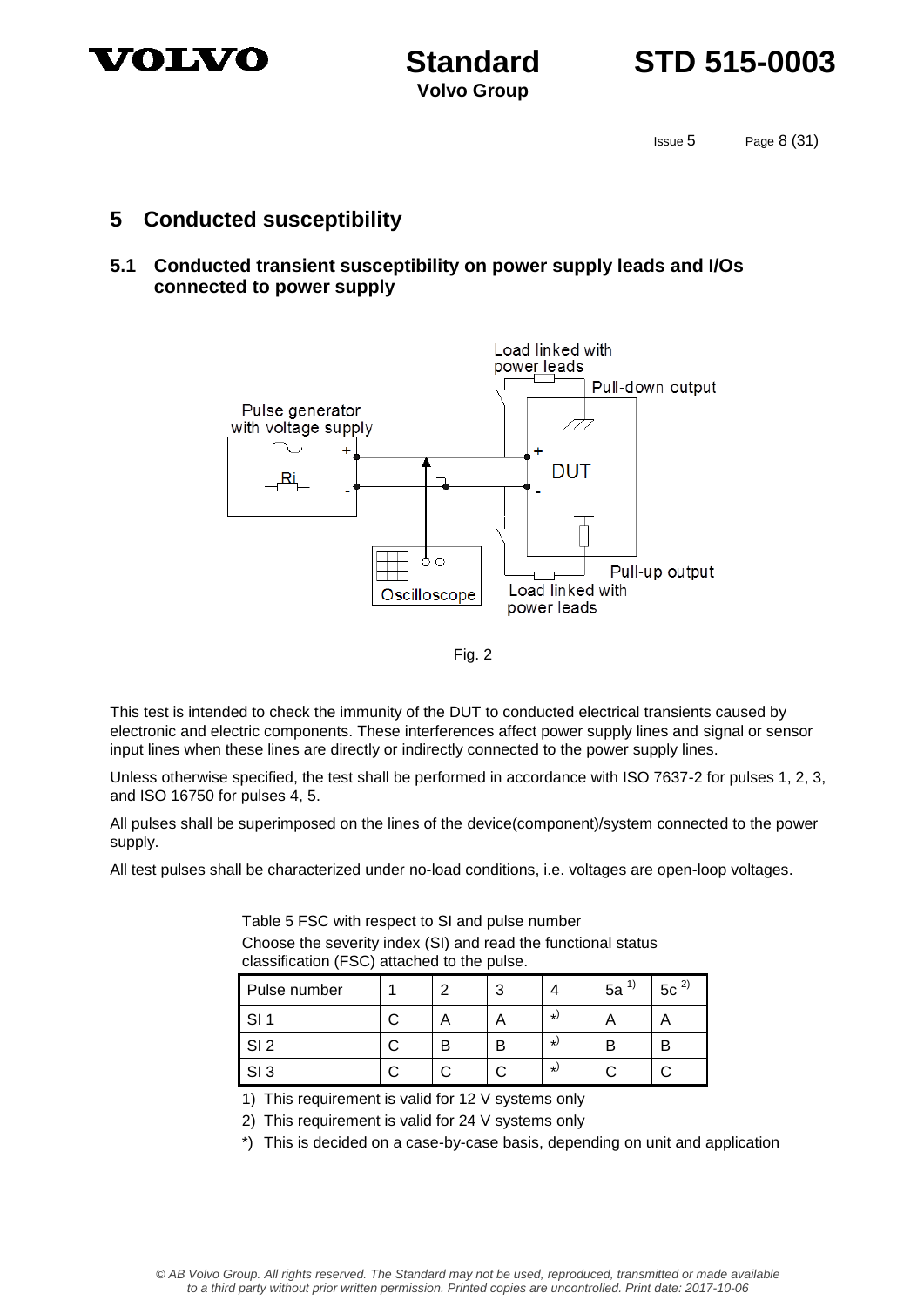



Issue 5 Page 9 (31)

#### **5.1.1 Test pulse 1**

Scope: This pulse originates from the switching off of an inductive load in parallel with the tested component/system, e.g. electric valves without clamp diodes.



|  | ۰.<br>× |
|--|---------|

| Parameter        | 12 V system | 24 V system |  |  |  |
|------------------|-------------|-------------|--|--|--|
| $Us$ $(V)$       | $-600$      | $-600$      |  |  |  |
| $T_r(\mu s)$     | $\leq$ 1    | $\leq$ 1    |  |  |  |
| $T$ (ms)         | 1           | 1           |  |  |  |
| $T_1(s)$         | 5           | 5           |  |  |  |
| $T_2$ (ms)       | 200         | 200         |  |  |  |
| $R_i(\Omega)$    | 20          | 50          |  |  |  |
| Number of pulses | 1000        | 1000        |  |  |  |

Table 6 Parameters of test pulse 1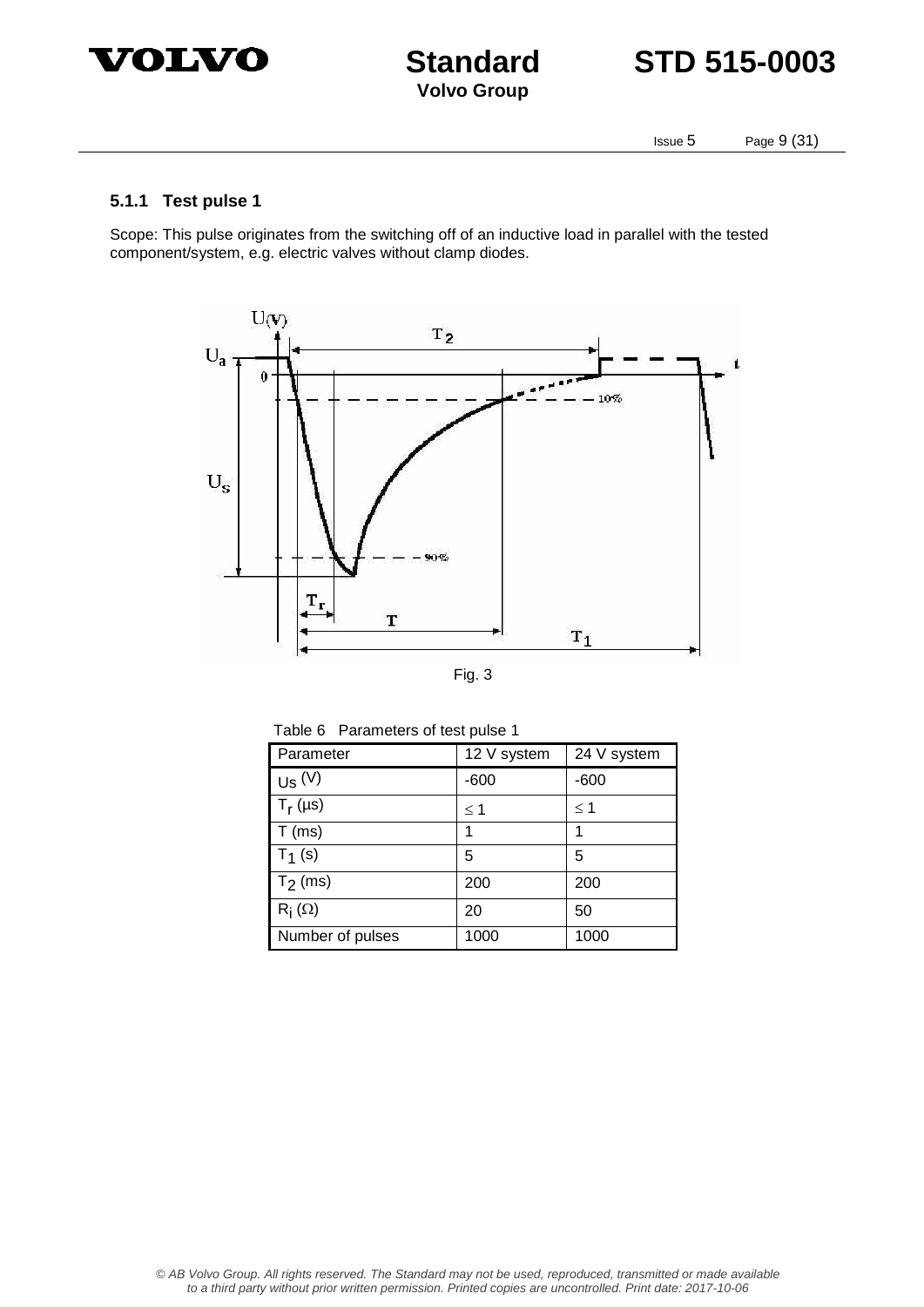



Issue 5 Page 10 (31)

#### **5.1.2 Test pulse 2**

Scope: Pulse 2a originates from the switching off of an inductive load that is in series with the tested component/system, e.g. a DC motor. Pulse 2b simulates transients from a DC motor acting as a generator after the ignition is switched off.





Fig. 4 Test pulse 2a and 2b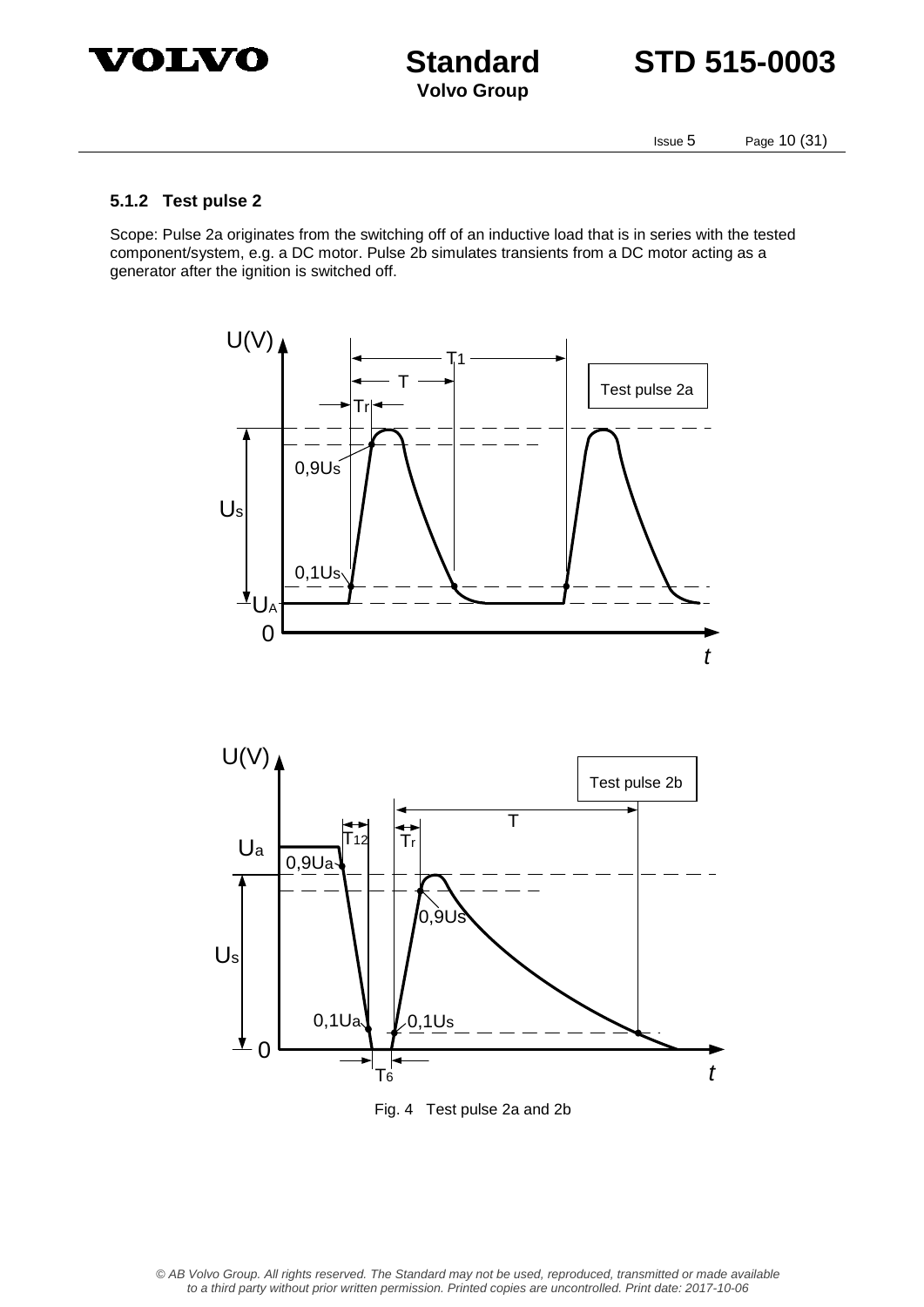



Issue 5 Page 11 (31)

| Parameter         | Test pulse 2a  | Test pulse 2b               |                        |  |  |
|-------------------|----------------|-----------------------------|------------------------|--|--|
|                   |                | Nominal 12 V<br>system      | Nominal 24 V<br>system |  |  |
| Us <sup>(V)</sup> | $+100$         | 10                          | 20                     |  |  |
| $T_{\rm r}$       | $\leq 1$ µs    | 1 ms $\pm$ 0,5 ms           |                        |  |  |
| т                 | $0,05$ ms      | 2s                          |                        |  |  |
| T <sub>1</sub>    | 5 <sub>s</sub> | N/A                         |                        |  |  |
| $R_i(\Omega)$     | 10             | 0 $\Omega$ to 0,05 $\Omega$ |                        |  |  |
| Number of pulses  | 1000           | 100                         |                        |  |  |
| $T_6$             | N/A            | 1 ms $\pm$ 0,5 ms           |                        |  |  |
| $T_{12}$          | N/A            | 1 ms $\pm$ 0,5 ms           |                        |  |  |

#### **5.1.3 Test pulse 3**

Scope: This pulse simulates transients that occur during bouncing of a relay contact.



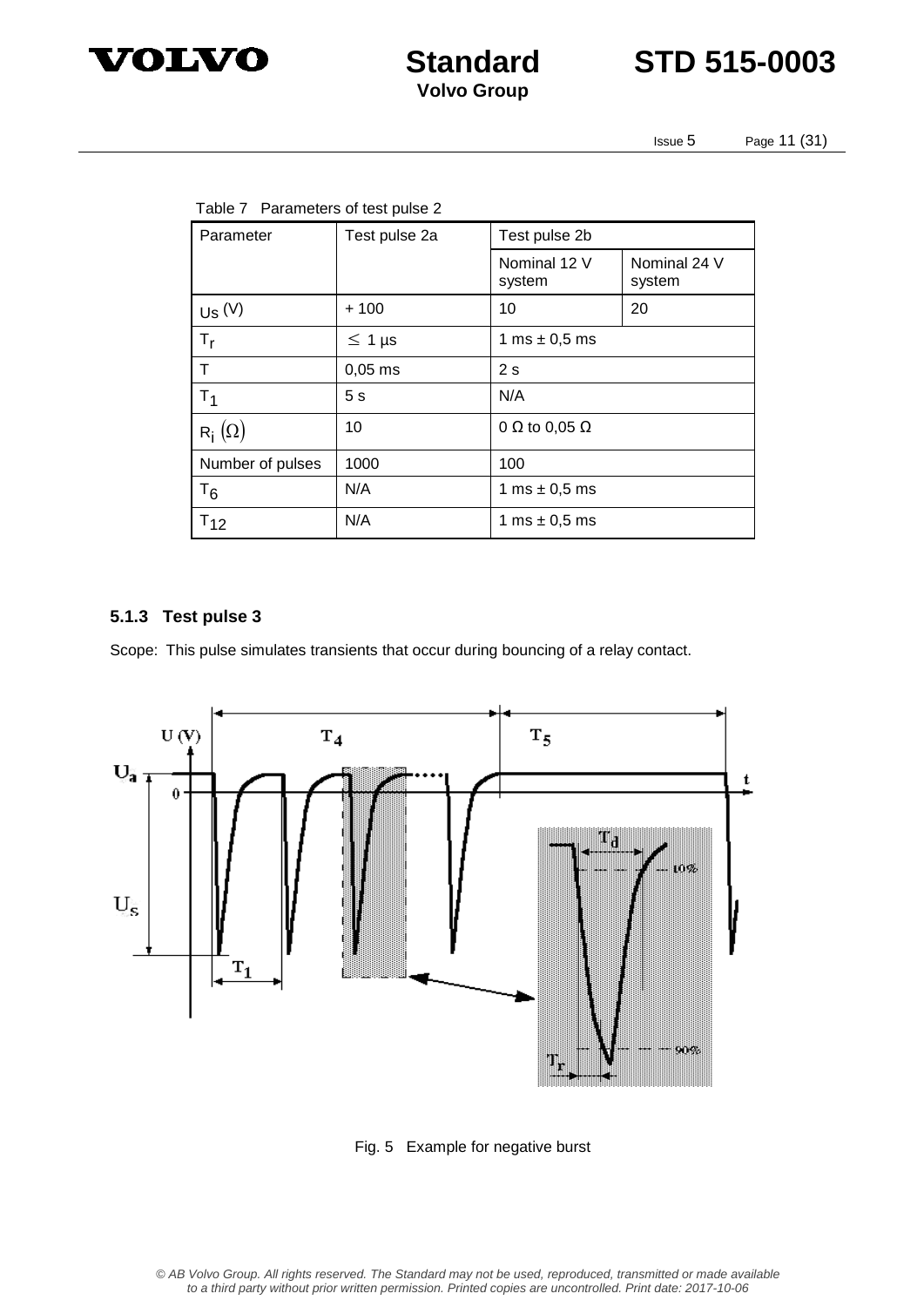



Issue 5 Page 12 (31)

| Table 8 Parameters of test pulse 3 |                      |                         |                         |                                  |
|------------------------------------|----------------------|-------------------------|-------------------------|----------------------------------|
|                                    | Parameter            | Pulse 3a<br>12 V system | Pulse 3a<br>24 V system | Pulse 3b<br>12 V and 24 V system |
|                                    | $U_S(V)$             | $-150$                  | $-200$                  | $+200$                           |
|                                    | $T_r$ (ns)           | $\leq 5$                | $\leq 5$                | $\leq 5$                         |
|                                    | $T_{d}$ (µs)         | 0,1                     | 0,1                     | 0,1                              |
|                                    | $T1$ ( $\mu s$ )     | 100                     | 100                     | 100                              |
|                                    | $T4$ (ms)            | 10                      | 10                      | 10                               |
|                                    | $T5$ (ms)            | 100                     | 100                     | 100                              |
|                                    | Ri $(\Omega)$        | 50                      | 50                      | 50                               |
|                                    | <b>Test duration</b> | 1 h                     | 1 h                     | 1 h                              |

#### **5.1.4 Test pulse 4**

Scope: This pulse originates from a voltage drop in the main supply due to cranking.



Fig. 6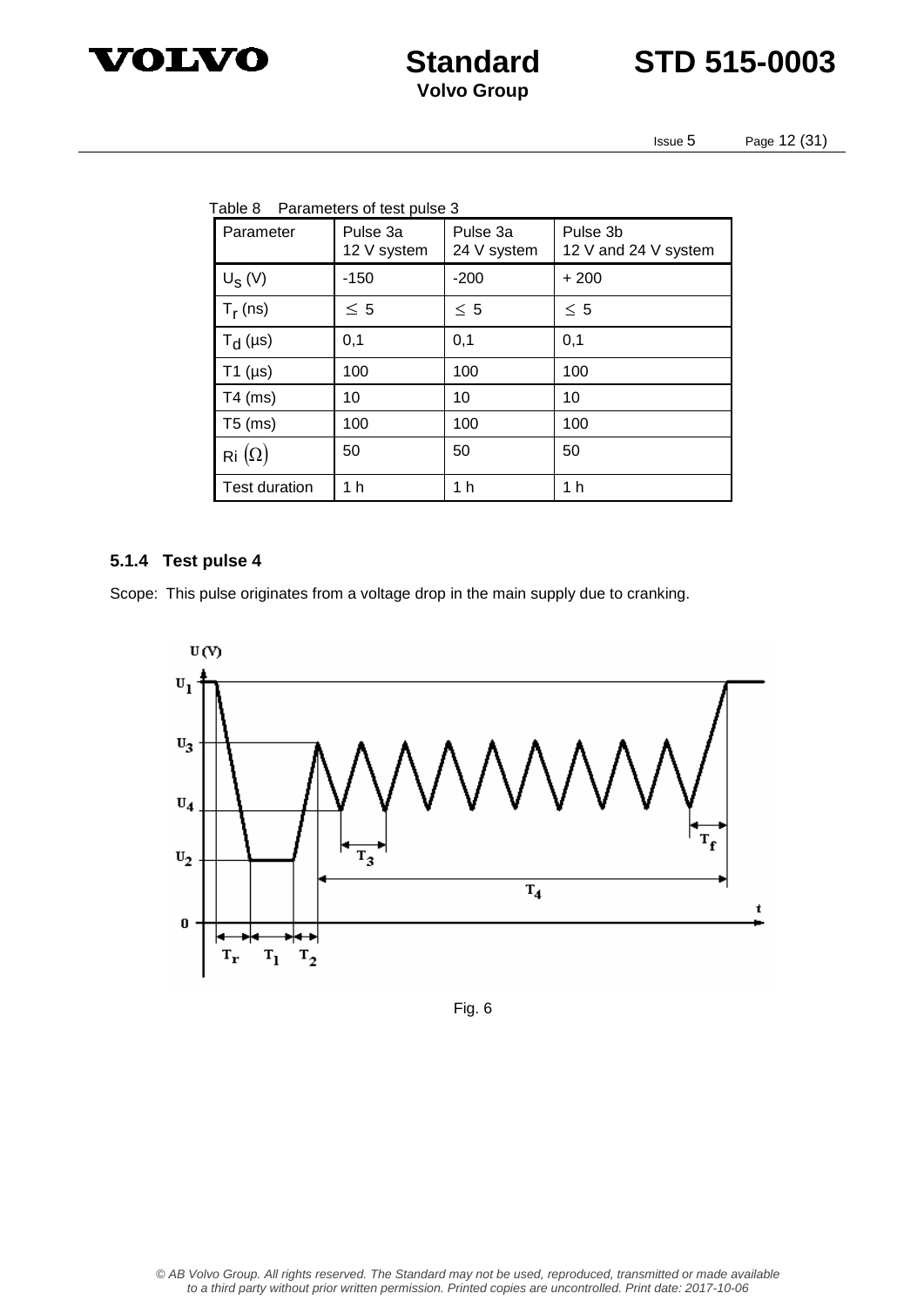



Issue 5 Page 13 (31)

| Table 9 Parameters of test pulse 4 |             |             |  |  |  |
|------------------------------------|-------------|-------------|--|--|--|
| Parameter                          | 12 V system | 24 V system |  |  |  |
| $U_1$ * (V)                        | 12          | 24          |  |  |  |
| $U_2(V)$                           | 5           | 8           |  |  |  |
| $U_3(V)$                           | 10          | 18          |  |  |  |
| $U_4(V)$                           | 6           | 12          |  |  |  |
| $T_r$ (ms)                         | 5           | 10          |  |  |  |
| $T_f$ (ms)                         | 10          | 10          |  |  |  |
| $T_1$ (ms)                         | 40          | 100         |  |  |  |
| $T_2$ (ms)                         | 2           | 2           |  |  |  |
| $T_3$ (ms)                         | 100         | 100         |  |  |  |
| $T_4(s)$                           | 20          | 20          |  |  |  |

 $*$  U<sub>1</sub>: Value corresponding to a battery charge state of 50 %

#### **5.1.5 Test pulse 5**

Scope: This pulse may be generated using a charging alternator connected to a battery with an appropriate load in parallel. The alternator speed and load should then be varied and the corresponding load dump pulse logged using an oscilloscope, the component/system not connected, to find the appropriate combination for producing the desired test pulse. The component can then be connected and the test performed.



Fig. 7

© AB Volvo Group. All rights reserved. The Standard may not be used, reproduced, transmitted or made available to a third party without prior written permission. Printed copies are uncontrolled. Print date: 2017-10-06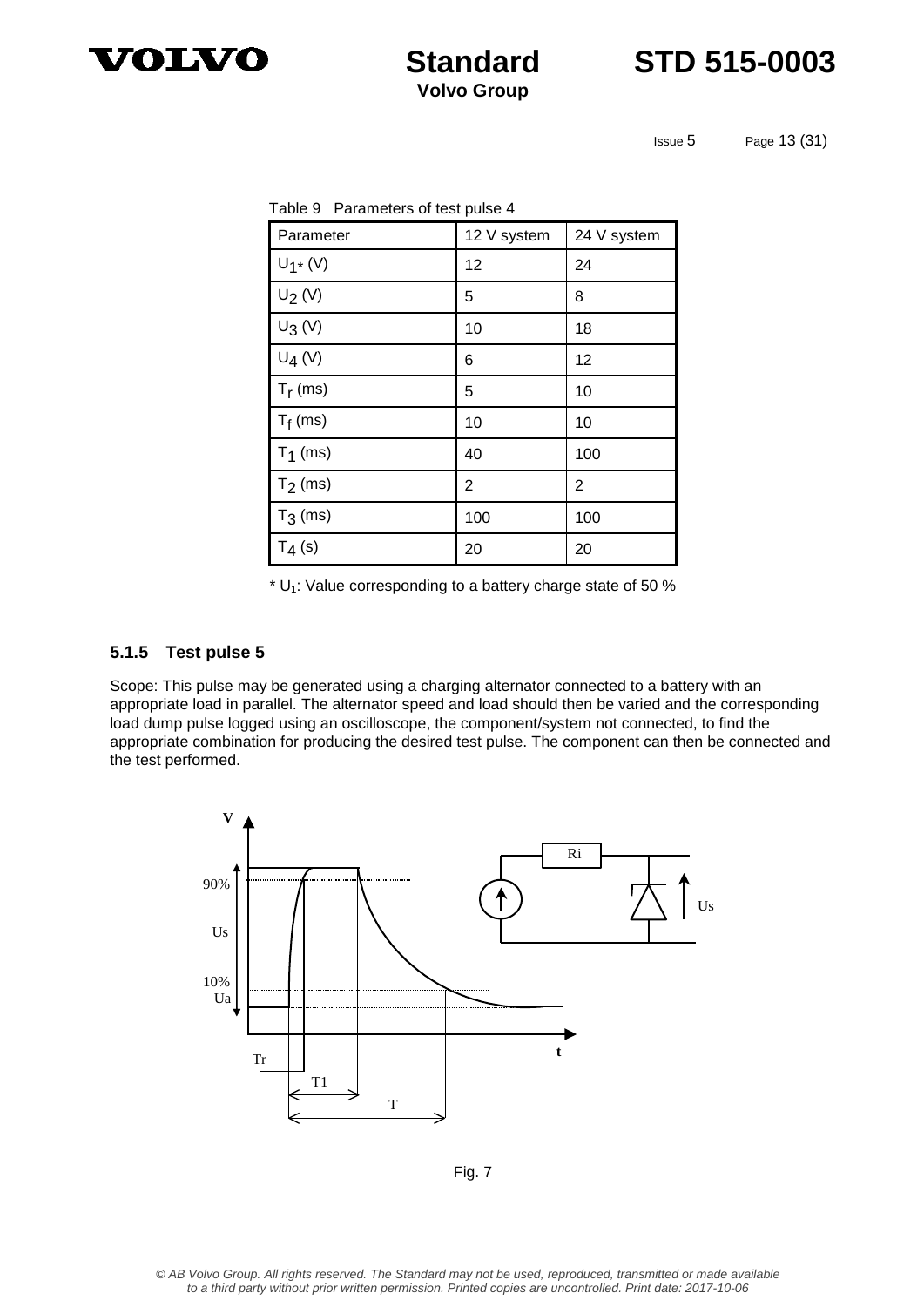



Issue 5 Page 14 (31)

A total of five pulses shall be applied for each pulse type (a and c) tested. A period of 60 seconds shall pass between the pulses. Ua is the supply voltage according to Section 3.1.

| Test pulse      |               | Pulse $5a^{1}$ | Pulse $5c^{1}$ |  |  |  |
|-----------------|---------------|----------------|----------------|--|--|--|
| Applicability   |               | 12 V system    | 24 V system    |  |  |  |
| Para-<br>meters | $Us$ $(V)$    | 25,8           | 29,5           |  |  |  |
|                 | $T_r$ (ms)    | $\leq 5$       | $\leq 5$       |  |  |  |
|                 | $T1$ (ms)     | 160            | 160            |  |  |  |
|                 | $T$ (ms)      | 600            | 600            |  |  |  |
|                 | $R_i(\Omega)$ | 0,7            | 1,8            |  |  |  |

Table 10 Parameters of test pulse 5

1) Alternator with internal zener diode

#### **5.2 Conducted transient susceptibility on signal leads**

Scope: This test is intended to ensure the immunity to transient transmission by inductive and capacitive coupling via vehicle signals or sensor cables.

A capacitive coupling clamp (CCC) is used to test capacitive coupling with fast pulses.

An inductive coupling clamp (ICC) is used to test inductive coupling with slow pulses.

The device/system shall withstand exposure to transients coupled to all signal lines. Test pulses and test methods are defined in ISO 7637-3.

#### **Fast-transient test pulses 3a and 3b**

Parameters are identical to section 5.1.3 of this document (pulse 3 applied on supply leads) with the exception of pulse amplitude and number of pulses, as follows:

Pulse 3a: Us = -200 V, test time 10 minutes

Pulse 3b: Us = +200 V, test time 10 minutes

**Slow-transient test pulses positive and negative 2a** 

According to ISO 7637-3

Test level IV

Pulse positive 2a: Us = +10 V, test time 5 minutes

Pulse negative 2a: Us = -10 V, test time 5 minutes

**Requirements**: Irrespective of SI classification, FSC A is required for both pulses.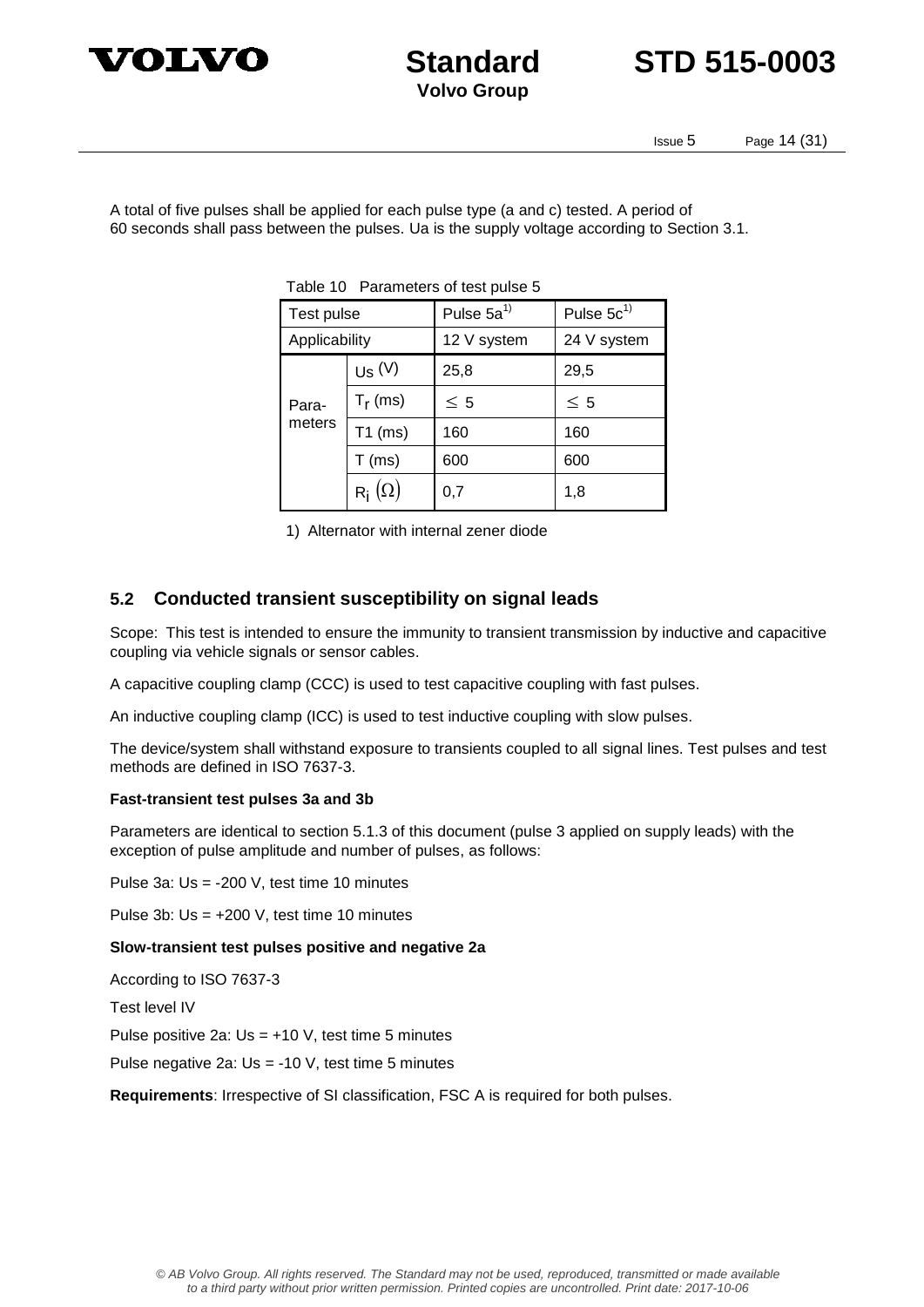



Issue 5 Page 15 (31)

#### **5.3 Power supply quality**

#### **5.3.1 Test method**

A programmable power supply or a high-power operational amplifier and signal generator may be used to generate the "saw-tooth" supply voltage. It must be able to supply both the static and dynamic currents required by the tested component/system.

As an alternative, an alternator and a partly charged battery may be used to generate the test voltage specified in section 5.3.2. A high-power solid-state relay may be used to generate the cuts required in section 5.3.3.

An ordinary power supply can be used to generate the test voltage specified in section 5.3.4.

#### **5.3.2 Power supply with and without battery**

This test is intended to check the immunity of the device(component)/system to minimum and maximum voltages of the power system due to the regulation of the alternator.

The voltage is that encountered in a commercial vehicle, with the following characteristics:



Fig. 8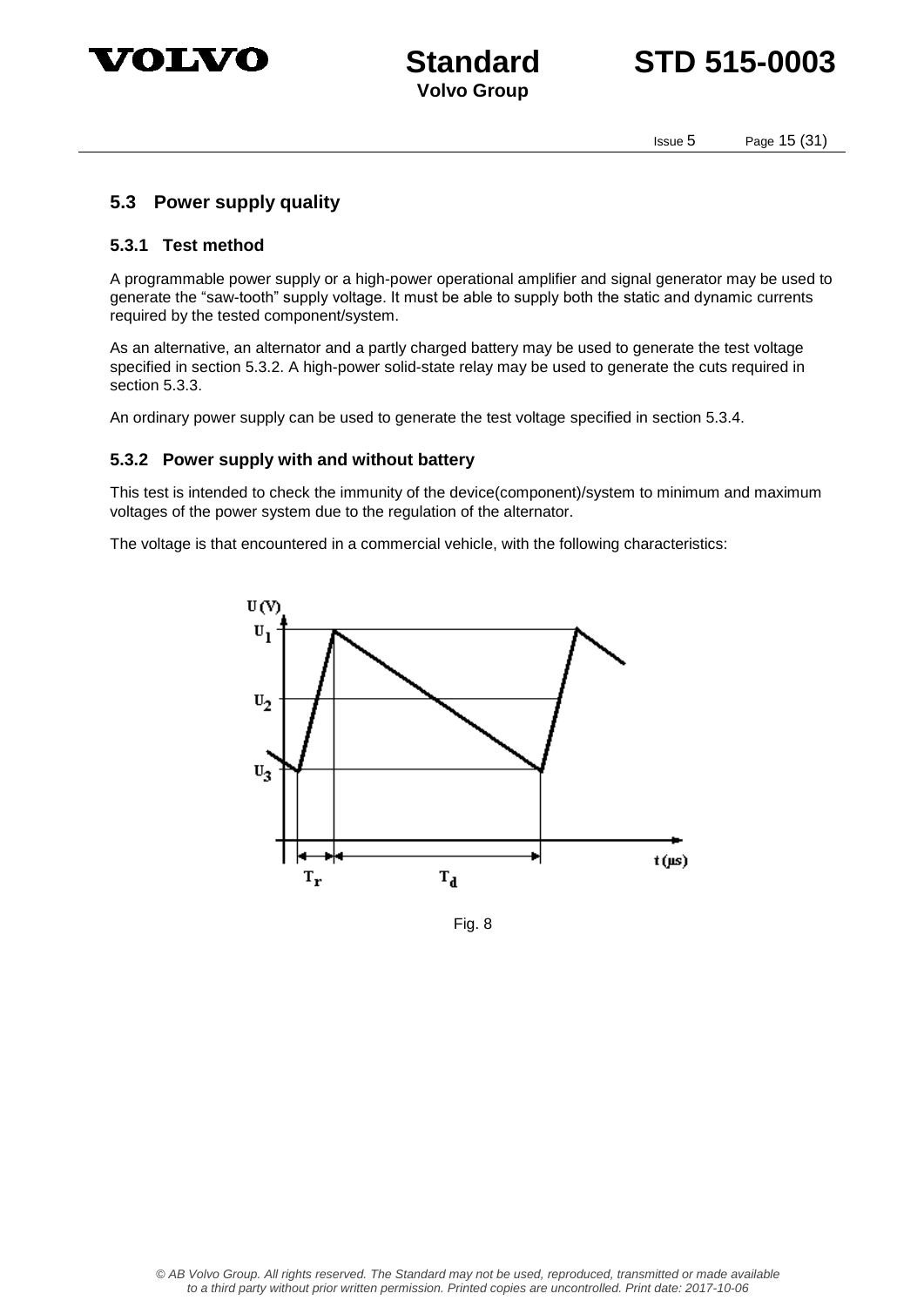

**Standard STD 515-0003**

Issue 5 Page 16 (31)

| Table TT Fatameters of test voltage, power supply quality |              |      |                 |      |  |  |
|-----------------------------------------------------------|--------------|------|-----------------|------|--|--|
|                                                           | With battery |      | Without battery |      |  |  |
| Parameter                                                 | 12 V         | 24 V | 12 V            | 24 V |  |  |
| U1 $[V]$                                                  | 16           | 31   | 18              | 30   |  |  |
| U2 [V]                                                    | 14,2         | 28,5 | 13              | 25   |  |  |
| U3[V]                                                     | 11           | 26   | 8               | 20   |  |  |
| $Tr [ \mu s ]$                                            | 20           | 20   | 20              | 20   |  |  |
| $Td$ [µs]                                                 | 160          | 160  | 160             | 160  |  |  |
| <b>Test duration</b>                                      | 1 h          | 1 h  | 1 h             | 1 h  |  |  |

Table 11 Parameters of test voltage, power supply quality

**Requirements:** Irrespective of SI classification, FSC A is required.

#### **5.3.3 Immunity to micro power cuts**

Scope: This test comes from problems with logic control circuits due to short-duration power cuts causing software-related problems.

The power supply of the tested component/system shall undergo micro power cuts as stipulated in the component TR. Unless otherwise specified, tests with a power cut duration (t<sub>interrupt</sub>) of 100, 200 and 400 μs shall be applied 5 times, with a >1 s delay between each power cut. Waveform transition times shall be approximately 10 μs and the voltage drop shall be from nominal operating voltage, U<sub>nom</sub> to 0 V. For illustration of the test pulse, see the figure below.

The test harness connecting the DUT to the test fixture and transient pulse generator shall be ≤ 2000 mm in length.

During the micro power cut, the supply line shall be in open circuit.

**Requirement:** A component/system shall be capable of uninterrupted operation when micro power cuts are applied (FSC A).



Fig. 9 Micro power cut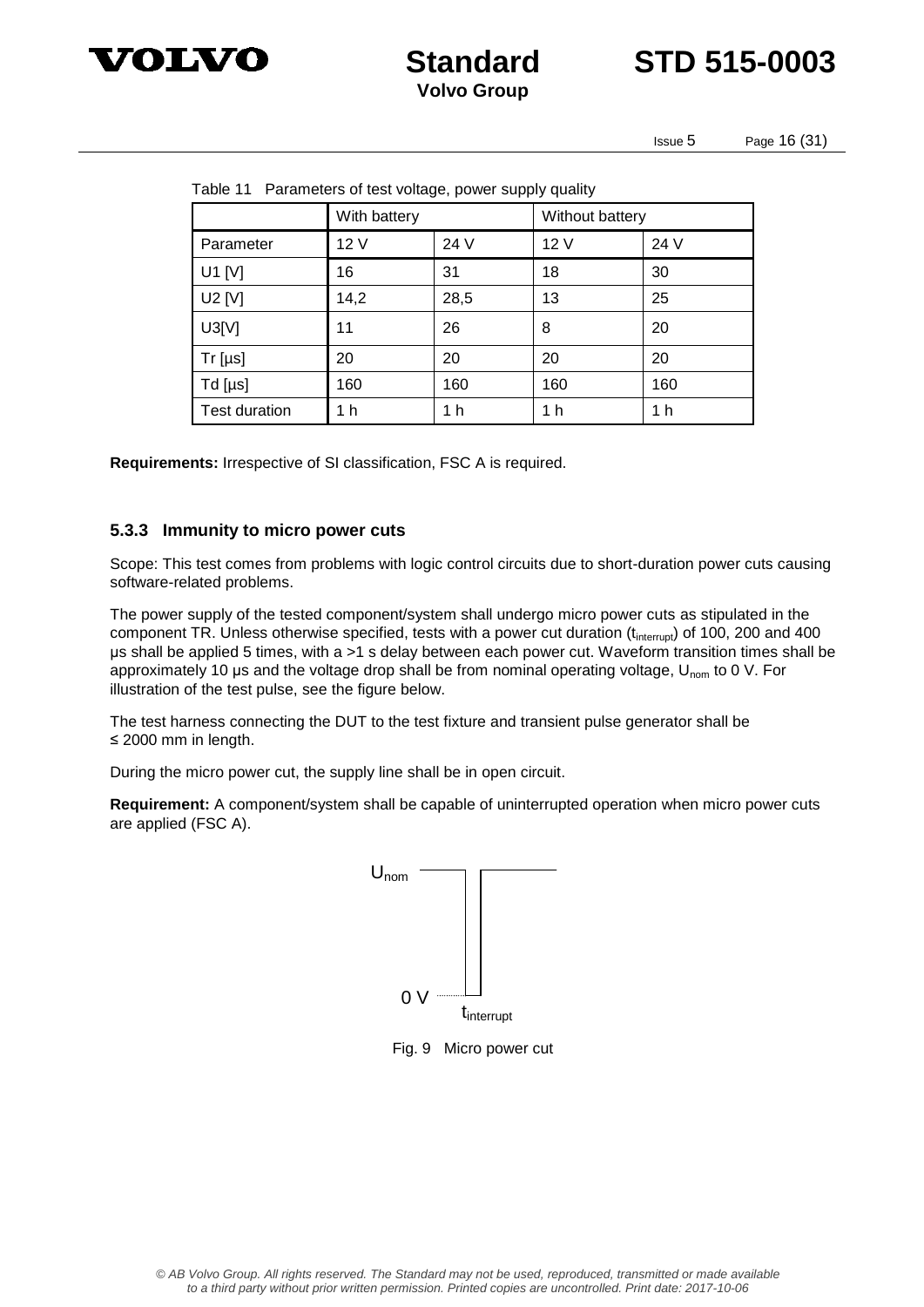



Issue 5 Page 17 (31)

#### **5.3.4 Immunity to high-voltage supply**

Scope: This test comes from battery chargers/starters used in combination with batteries in poor condition. This will result in a rise of the supply voltage.

A component shall be immune to high voltage in the supply lines for a certain amount of time. This simulates a quick charger/starter.

| 12 V systems    |           |             |             |  |  |  |
|-----------------|-----------|-------------|-------------|--|--|--|
| Test name       | U, supply | T, duration | Requirement |  |  |  |
| Charger/starter | 24 V      | 5 min       | FSC D       |  |  |  |
| 24 V systems    |           |             |             |  |  |  |
| Test name       | U, supply | T, duration | Requirement |  |  |  |
| Charger/starter | 48 V      | 2 min       | FSC D       |  |  |  |

Table 12 Requirements per electrical system and test

### **6 Radiated emissions**

To protect on-board and off-board receivers, the following requirements shall apply.

#### **6.1 Complete vehicle test**

#### **6.1.1 Radiated emissions measured at the foot of the antenna**

#### **Reference document**

The components shall comply with the requirements defined in CISPR 25, Edition 04.

#### **Field of application**

This test is intended to evaluate the level of electromagnetic disturbance received by the vehicle's antennas.

#### **Principal characteristics:**

- $-$  Frequency band [150 kHz  $-$  3,0 GHz]
- Peak and average detectors shall always be used.
- $-$  Peak and average detection are used to measure compliance with both average and peak limits.

Comments:

Frequency bands outside of CISPR 25 bands are also included, not shaded in the table.

In the 30–3000 MHz range with 100/120 kHz bandwidth, the measurements using average detector can be conducted with a bandwidth of 9/10 kHz if the ambient electromagnetic noise level measured at 100/120 kHz is not at least 6 dB lower than the applicable limit.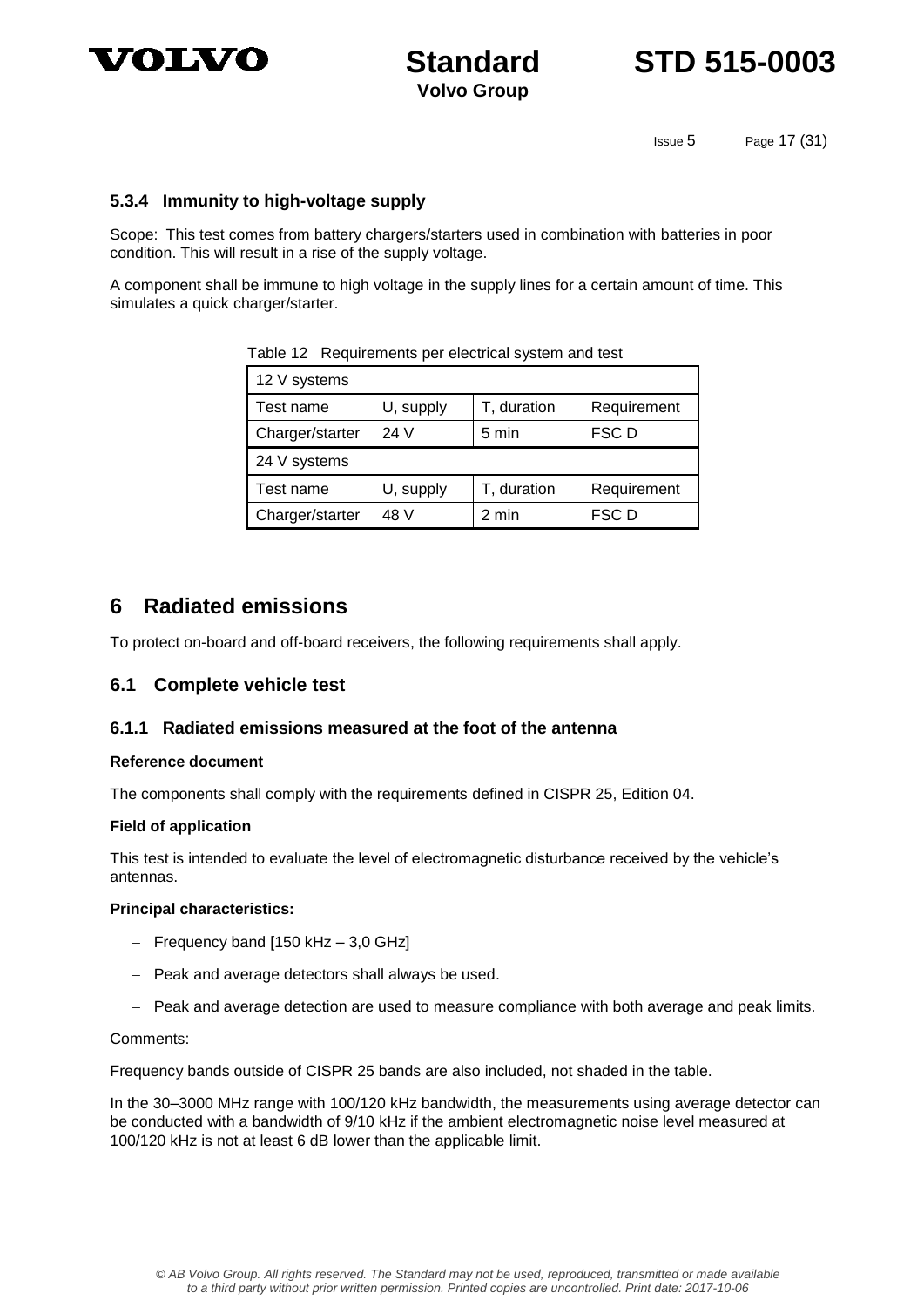



Issue 5 Page 18 (31)

Unless otherwise defined in CISPR 25, edition 04, the measurement time (receiver) or sweep time (spectrum analyzer) shall be increased if low recursive frequency shall be measured.

Based on the type of possible receivers (depending on vehicle range and region), the tests can be carried out with the specific frequency bands specified by the EMC responsible at Volvo. This will be decided on a case-by-case basis.

In case of an overlap between bands, the lower limit shall apply.

#### **Radiated levels**

To protect on-board receivers, the disturbance voltage at the end of the antenna cable shall not exceed the values in table 13.

| Table 13         |    |                                |                            |          |                            |          |
|------------------|----|--------------------------------|----------------------------|----------|----------------------------|----------|
| <b>Band</b>      |    | <b>Frequency</b><br>band (MHz) | <b>Peak detector</b>       |          | <b>Average detector</b>    |          |
|                  |    |                                | Limit value<br>$dB(\mu V)$ | BW (kHz) | Limit value<br>$dB(\mu V)$ | BW (kHz) |
| LW               | 1) | $0, 15 - 0, 30$                | 26                         | 9/10     | 20                         | 9/10     |
|                  | 2) | $0,30 - 0,53$                  | 26                         | 9/10     | 20                         | 9/10     |
| <b>MW</b>        | 1) | $0,53 - 1,8$                   | 22                         | 9/10     | 10                         | 9/10     |
|                  | 2) | $1,8 - 5,9$                    | 22                         | 9/10     | 10                         | 9/10     |
| <b>SW</b>        | 1) | $5,9 - 6,2$                    | 22                         | 9/10     | 10                         | 9/10     |
|                  | 2) | $6,2 - 26$                     | 22                         | 9/10     | 10                         | 9/10     |
| CB               | 3) | $26 - 28$                      | 22                         | 9/10     | $\mathbf 0$                | 9/10     |
|                  | 2) | $28 - 30$                      | 22                         | 9/10     | $\mathbf 0$                | 9/10     |
| <b>VHF</b>       | 3) | $30 - 54$                      | 20                         | 100/120  | $\overline{0}$             | 100/120  |
| TV Band 1        | 1) | $41 - 88$                      | 16                         | 100/120  | $6\phantom{1}6$            | 100/120  |
| <b>VHF</b>       | 3) | 68-87                          | 20                         | 100/120  | $\overline{0}$             | 100/120  |
| <b>FM</b>        | 1) | 76-108                         | 26                         | 100/120  | $6\phantom{1}$             | 100/120  |
|                  | 2) | 108-137                        | 26                         | 100/120  | $6\phantom{1}$             | 100/120  |
| <b>VHF</b>       | 3) | 137-175                        | 20                         | 100/120  | $\mathbf 0$                | 100/120  |
| TV Band 3        | 1) | 174-230                        | 16                         | 100/120  | $6\phantom{1}6$            | 100/120  |
| DAB <sub>3</sub> | 1) | $171 - 245$                    | 10                         | 100/120  | $\overline{0}$             | 100/120  |
|                  | 2) | 245-300                        | 20                         | 100/120  | 6                          | 100/120  |
| <b>RKE</b>       | 3) | 300-330                        | 20                         | 100/120  | $6\phantom{1}$             | 100/120  |
|                  | 2) | 330-380                        | 20                         | 100/120  | $6\phantom{1}$             | 100/120  |
| <b>RKE</b>       | 3) | 420-450                        | 20                         | 100/120  | $6\phantom{1}$             | 100/120  |
| <b>UHF</b>       | 3) | 380-512                        | 20                         | 100/120  | $\overline{0}$             | 100/120  |
| <b>DTTV</b>      | 1) | 470-770                        | 20                         | 100/120  | 10                         | 100/120  |
| TV Band 4/5      | 1) | 468-944                        | 16                         | 100/120  | $6\phantom{1}$             | 100/120  |
| <b>UHF</b>       | 3) | 820-960                        | 20                         | 100/120  | $\mathbf 0$                | 100/120  |

© AB Volvo Group. All rights reserved. The Standard may not be used, reproduced, transmitted or made available to a third party without prior written permission. Printed copies are uncontrolled. Print date: 2017-10-06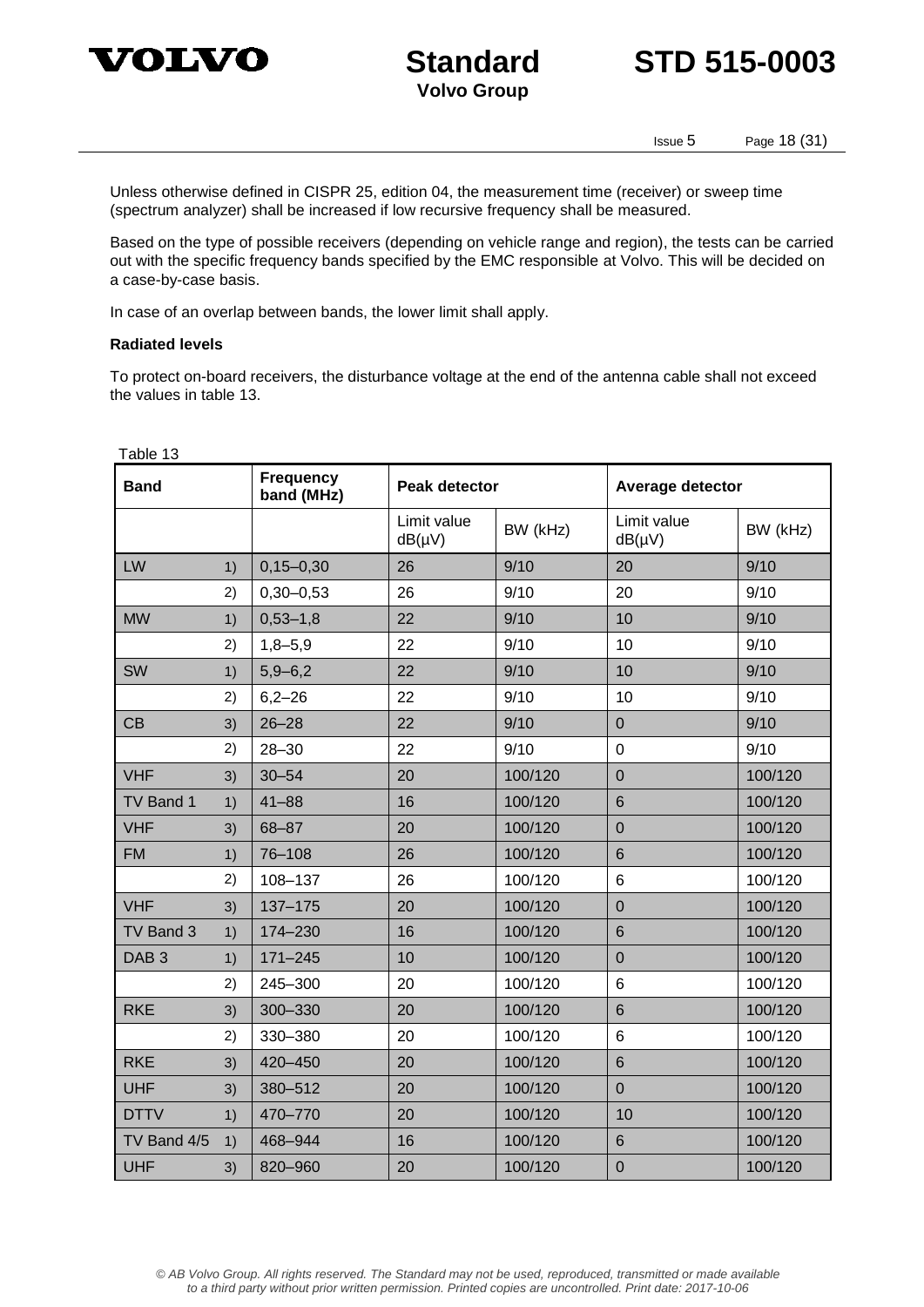



Issue 5 Page 19 (31)

| <b>Band</b>            |    | <b>Frequency</b><br>band (MHz) | Peak detector              |          | Average detector           |          |
|------------------------|----|--------------------------------|----------------------------|----------|----------------------------|----------|
|                        |    |                                | Limit value<br>$dB(\mu V)$ | BW (kHz) | Limit value<br>$dB(\mu V)$ | BW (kHz) |
| <b>GSM 800</b>         | 3) | 860-895                        | 26                         | 100/120  | 6                          | 100/120  |
| <b>GSM 900</b>         | 3) | 925-960                        | 26                         | 100/120  | 6                          | 100/120  |
|                        | 2) | 960-1447                       | 26                         | 100/120  | 6                          | 100/120  |
| <b>DAB L BAND</b>      | 1) | 1447-1494                      | 10                         | 100/120  | $\Omega$                   | 100/120  |
|                        | 2) | 1494-1567                      | 20                         | 100/120  | $\mathbf 0$                | 100/120  |
| <b>GPS</b>             | 3) | 1567-1583                      | 20                         | 100/120  | $\Omega$                   | 100/120  |
|                        | 2) | 1583-1803                      | 26                         | 100/120  | 6                          | 100/120  |
| <b>GLONASS</b>         | 3) | 1591-1616                      | 20                         | 100/120  | $\overline{0}$             | 100/120  |
| <b>GSM 1800</b>        | 3) | 1803-1882                      | 26                         | 100/120  | 6                          | 100/120  |
| <b>GSM 1900</b>        | 3) | 1850-1990                      | 26                         | 100/120  | 6                          | 100/120  |
| <b>UMTS (3G)</b>       | 3) | 1900-2172                      | 26                         | 100/120  | 6                          | 100/120  |
|                        | 2) | 2172-2320                      | 26                         | 100/120  | 6                          | 100/120  |
| <b>SDARS</b>           | 1) | 2320-2345                      | 16                         | 100/120  | 6                          | 100/120  |
|                        | 2) | 2345-2400                      | 16                         | 100/120  | 6                          | 100/120  |
| <b>Bluetooth /WLAN</b> | 3) | 2400-2500                      | 26                         | 100/120  | 6                          | 100/120  |
|                        | 2) | 2500-3000                      | 26                         | 100/120  | 6                          | 100/120  |

1) Broadcast

2) Free band

3) Mobile services band



Fig. 10 Limit line showing emission requirement level of a complete vehicle test (peak and average limits)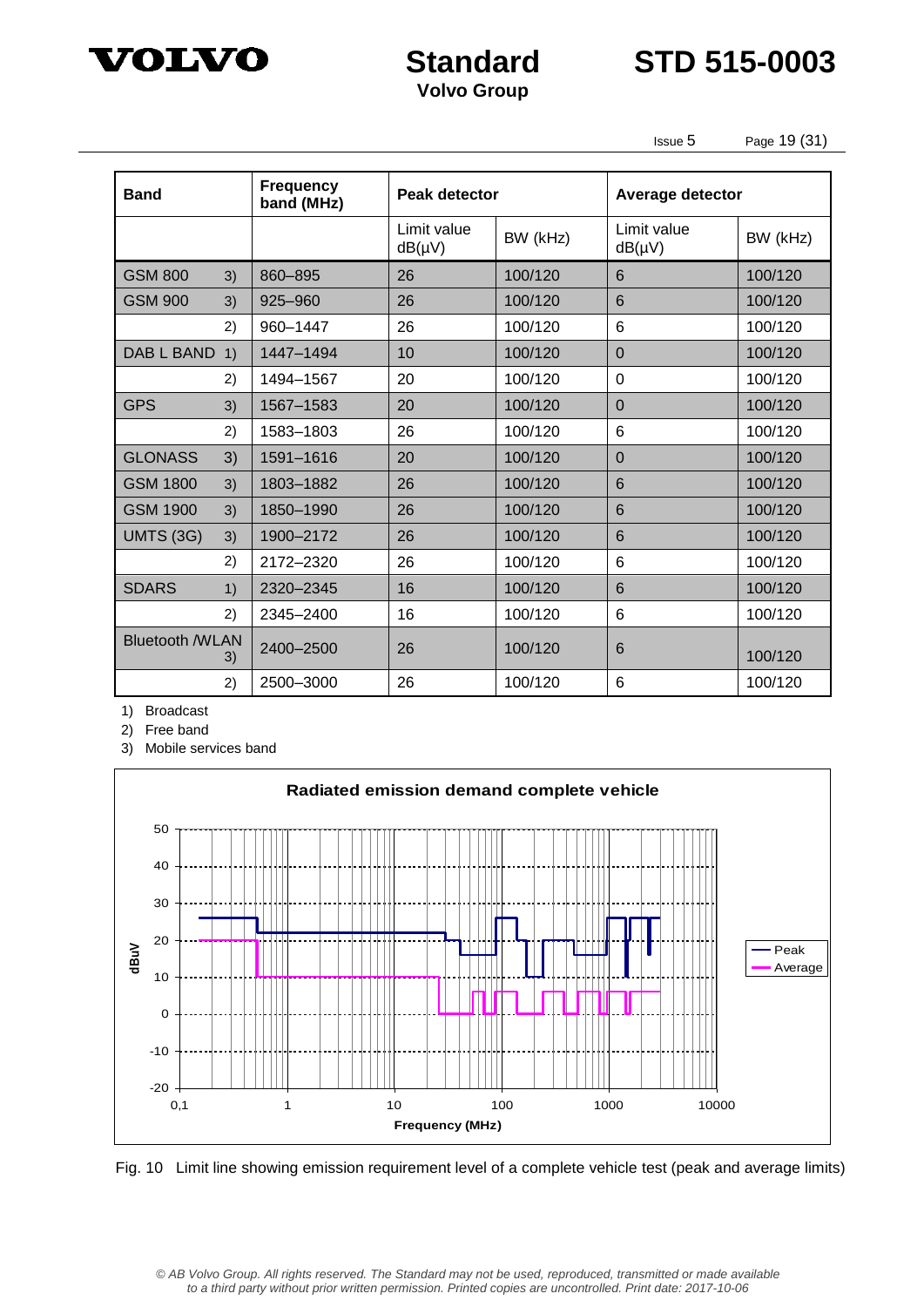



Issue 5 Page 20 (31)

#### **6.1.2 Radiated emissions measured in accordance with ECE R10**

The test methods are in accordance with ECE R10 with the following setup:

- $-$  Frequency band [30 MHz  $-$  2 GHz]
- Horizontal and vertical polarization
- Limits according to table 14 and table 15

#### **References levels**

The vehicle shall comply with the requirements stated in table 14 and table 15.

Measurements at 3 metres or 10 metres:

|  | Table 14 Peak and average when antenna-vehicle separation is 3 metres |
|--|-----------------------------------------------------------------------|
|  |                                                                       |

| Frequency (MHz) | Peak detector limit<br>(dBµV/m) | Average detector limit<br>(dBµV/m) |
|-----------------|---------------------------------|------------------------------------|
| $30 - 75$       | 54                              | 32                                 |
| 75–400          | $54 + 15,13$ log (F/75)         | $32 + 15,13 \log (F/75)$           |
| 400-2000        | 65                              | 43                                 |



Fig. 11 Limit line showing emission requirement levels for a complete vehicle test, peak and average detector limits (antenna-vehicle separation is 3 metres)

© AB Volvo Group. All rights reserved. The Standard may not be used, reproduced, transmitted or made available to a third party without prior written permission. Printed copies are uncontrolled. Print date: 2017-10-06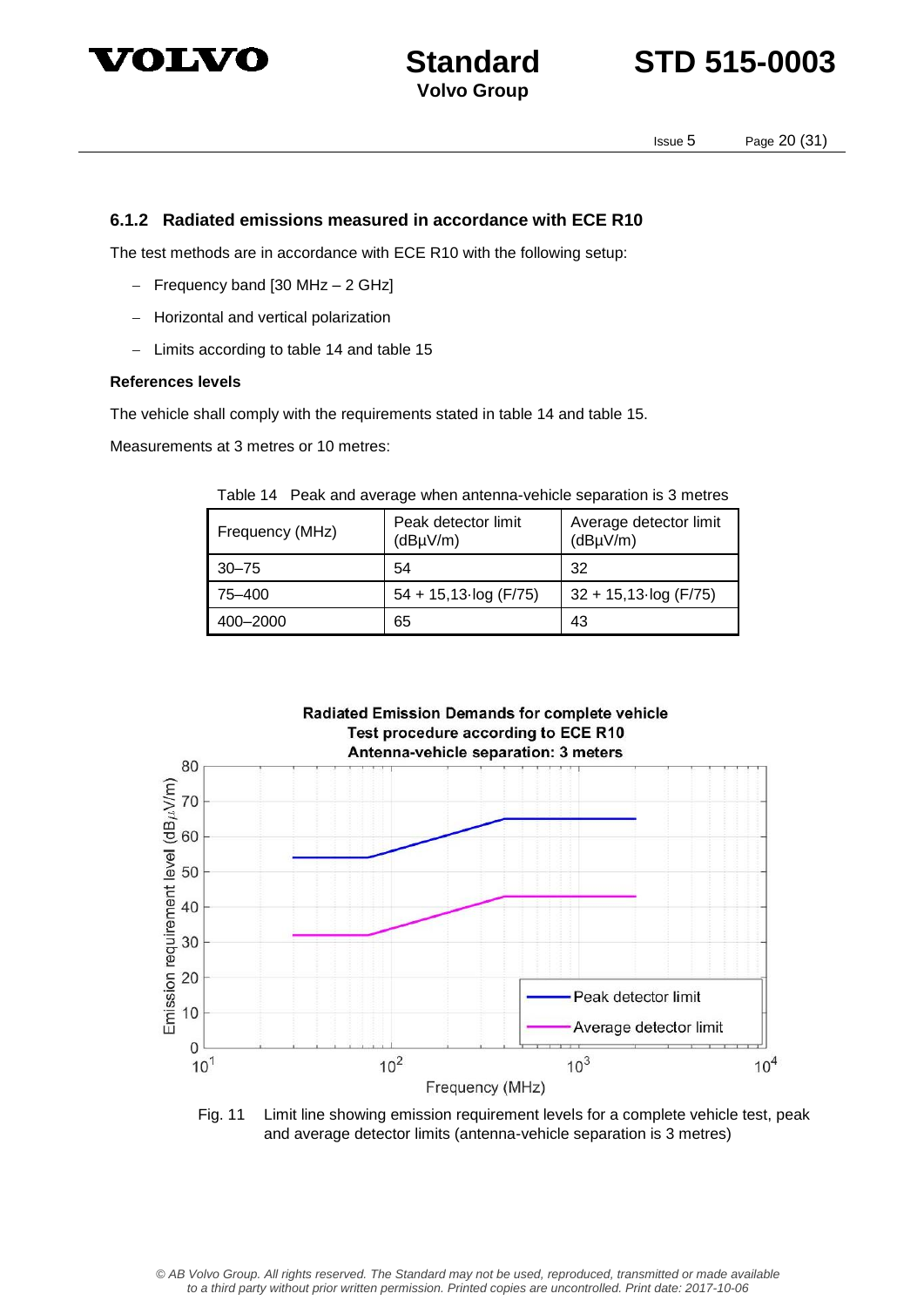

**Standard STD 515-0003**

Issue 5 Page 21 (31)

Table 15 Peak and average when antenna-vehicle separation is 10 metres

| Frequency (MHz) | Peak detector limit<br>(dByV/m) | Average detector limit<br>$(dB\mu V/m)$ |  |
|-----------------|---------------------------------|-----------------------------------------|--|
| $30 - 75$       | 44                              | 22                                      |  |
| 75–400          | $44 + 15,13 \log (F/75)$        | $22 + 15,13 \cdot \log(F/75)$           |  |
| 400-2000        | 55                              | 33                                      |  |



Fig. 12 Limit line showing emission requirement levels for a complete vehicle test, peak and average detector limits (antenna-vehicle separation is 10 metres)

#### **6.2 Component test – ALSE method**

#### **Reference document**

The components shall comply with the requirements defined in CISPR 25, Edition 04.

#### **Field of application**

This test is intended to evaluate radio frequency-emitted disturbances generated by the DUT and its wiring.

#### **Principal characteristics:**

 $-$  Frequency band [150 kHz  $-$  3,0 GHz].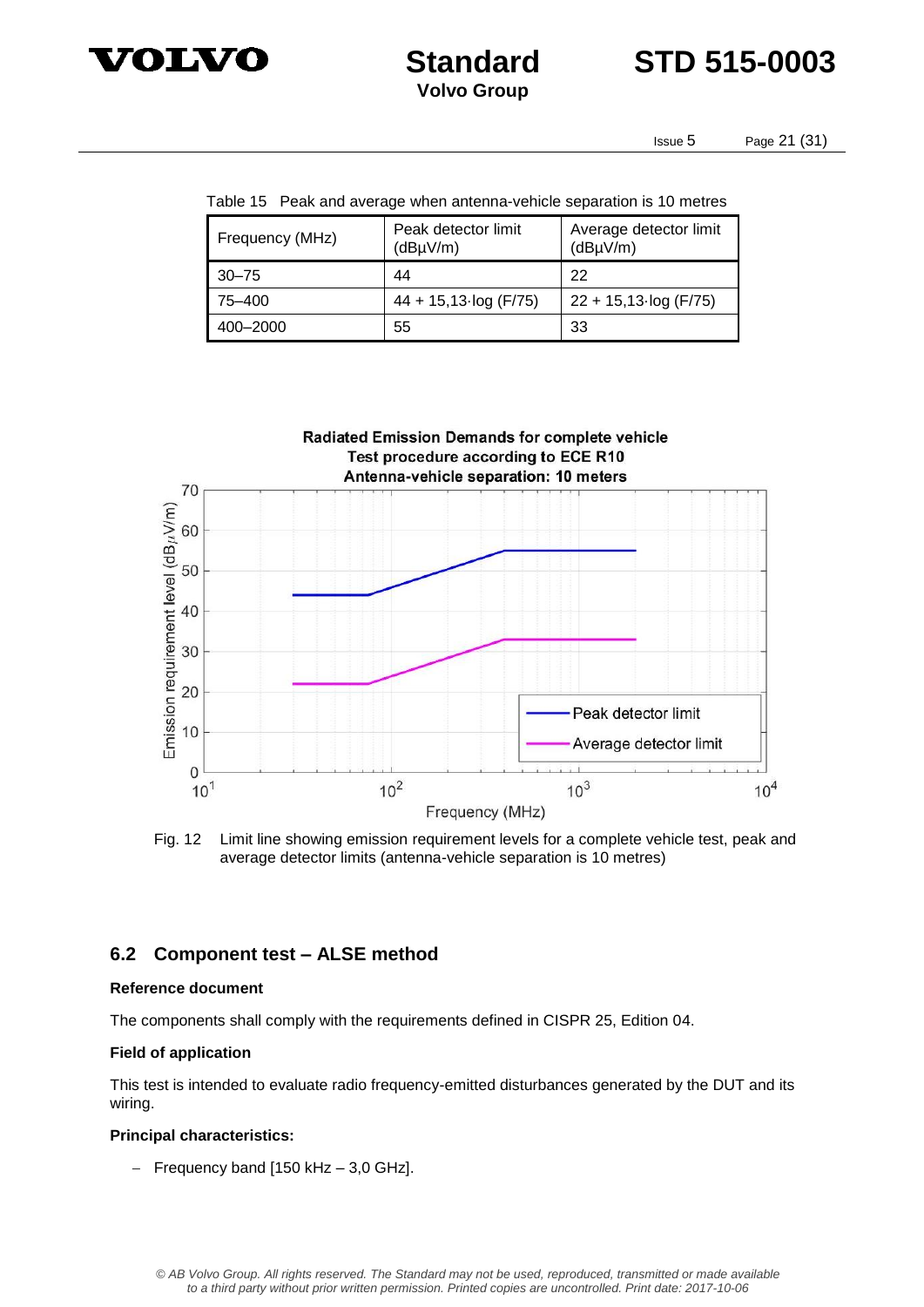

## **Standard STD 515-0003**

Issue 5 Page 22 (31)

- Peak detector and average detector shall always be used. Peak and average detection are used to measure compliance with both average and peak limits.
- Frequency bands outside of CISPR 25 bands are included, not shaded in the table.
- In the range 30-3000 MHz with 100/120 kHz bandwidth, the measurements using average detector can be conducted with a bandwidth of 9/10 kHz if the ambient electromagnetic noise level measured at 100/120 kHz is not at least 6 dB lower than the applicable limit.
- Unless otherwise defined in CISPR 25, edition 04, the measurement time (receiver) or sweep time (spectrum analyzer) shall be increased if low recursive frequency shall be measured.
- $-$  In case of an overlap between bands, the lower limit shall apply.

In a component test, the actuator, sensors, switches, etc., connected to the tested component/system shall, as far as possible, be the same as those used in production.

In a component test, the component/system with its actuator, sensors, switches, etc., shall be connected to the ground plane in the same way as the vehicle installation.

#### **References levels**

The device(component)/system shall comply with the requirements in table 16.

| Band             |    | Frequency<br>band (MHz) | Peak detector                |          | Average<br>detector          |          |
|------------------|----|-------------------------|------------------------------|----------|------------------------------|----------|
|                  |    |                         | Limit value<br>$dB(\mu V/m)$ | BW (kHz) | Limit value<br>$dB(\mu V/m)$ | BW (kHz) |
| LW1              | 1) | $0, 15 - 0, 30$         | 46                           | 9/10     | 26                           | 9/10     |
|                  | 2) | $0,30 - 0,53$           | 46                           | 9/10     | 26                           | 9/10     |
| <b>MW</b>        | 1) | $0,53 - 1,8$            | 40                           | 9/10     | 20                           | 9/10     |
|                  | 2) | $1,8 - 5,9$             | 40                           | 9/10     | 20                           | 9/10     |
| SW               | 1) | $5,9 - 6,2$             | 40                           | 9/10     | 20                           | 9/10     |
|                  | 2) | $6,2 - 26$              | 40                           | 9/10     | 20                           | 9/10     |
| CB               | 3) | $26 - 28$               | 40                           | 9/10     | 20                           | 9/10     |
|                  | 2) | $28 - 30$               | 40                           | 9/10     | 20                           | 9/10     |
| <b>VHF</b>       | 3) | $30 - 54$               | 40                           | 100/120  | 20                           | 100/120  |
| TV Band 1        | 1) | $41 - 88$               | 28                           | 100/120  | 18                           | 100/120  |
| <b>VHF</b>       | 3) | 68-87                   | 35                           | 100/120  | 15                           | 100/120  |
| <b>FM</b>        | 1) | 76-108                  | 38                           | 100/120  | 18                           | 100/120  |
|                  | 2) | 108-137                 | 38                           | 100/120  | 18                           | 100/120  |
| <b>VHF</b>       | 3) | 137-175                 | 35                           | 100/120  | 15                           | 100/120  |
| TV Band 3        | 1) | 174-230                 | 32                           | 100/120  | 22                           | 100/120  |
| DAB <sub>3</sub> | 1) | $171 - 245$             | 26                           | 100/120  | 16                           | 100/120  |
|                  | 2) | 245-300                 | 32                           | 100/120  | 18                           | 100/120  |

Table 16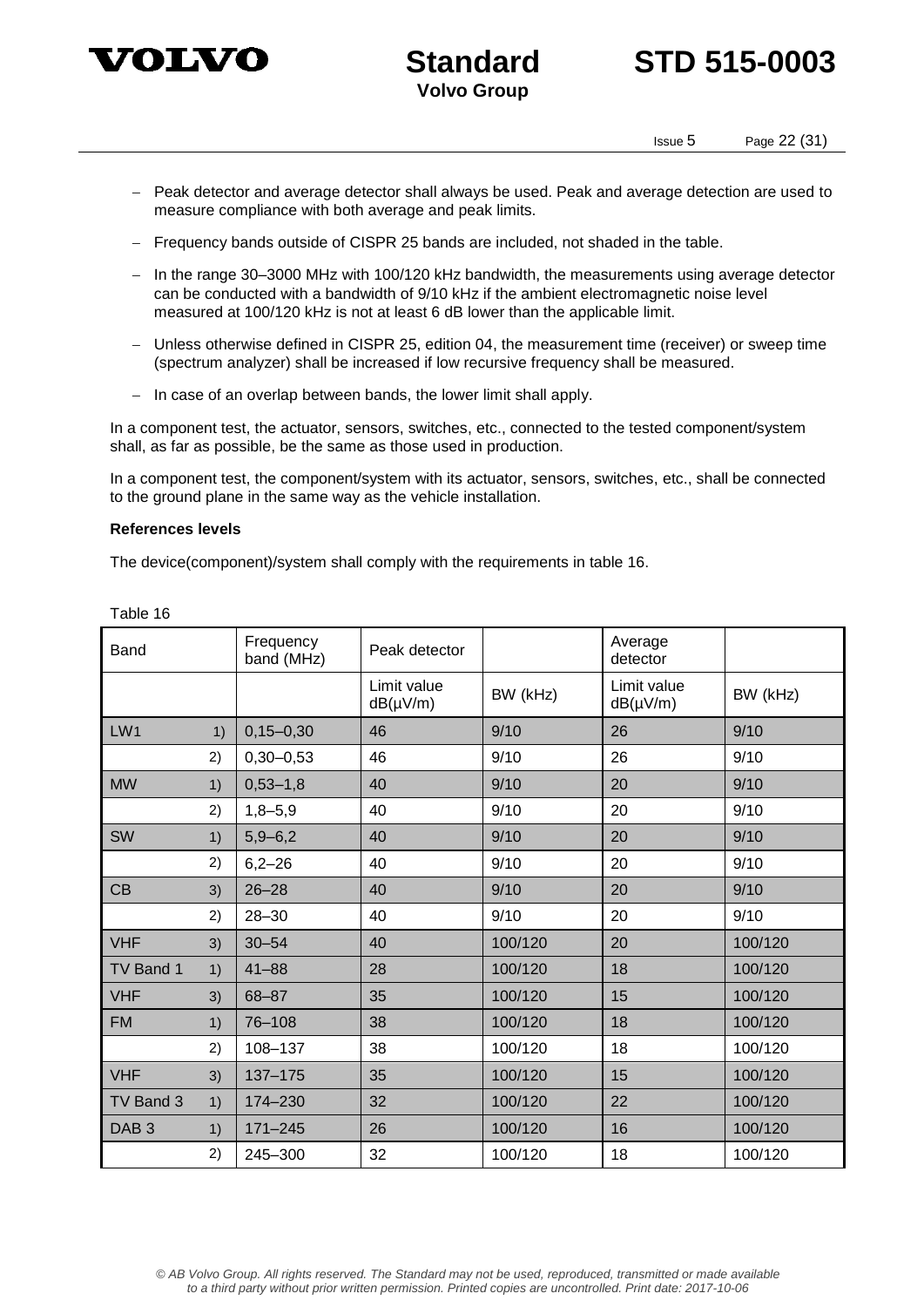

**Standard STD 515-0003**

Issue 5 Page 23 (31)

| Band                     |    | Frequency<br>band (MHz) | Peak detector                |          | Average<br>detector          |          |
|--------------------------|----|-------------------------|------------------------------|----------|------------------------------|----------|
|                          |    |                         | Limit value<br>$dB(\mu V/m)$ | BW (kHz) | Limit value<br>$dB(\mu V/m)$ | BW (kHz) |
| <b>RKE</b>               | 3) | 300-330                 | 32                           | 100/120  | 18                           | 100/120  |
|                          | 2) | 330-380                 | 32                           | 100/120  | 18                           | 100/120  |
| <b>RKE</b>               | 3) | 420-450                 | 32                           | 100/120  | 18                           | 100/120  |
| <b>UHF</b>               | 3) | 380-512                 | 38                           | 100/120  | 18                           | 100/120  |
| <b>DTTV</b>              | 1) | 470-770                 | 45                           | 100/120  | 35                           | 100/120  |
| TV Band 4/5              | 1) | 468-944                 | 41                           | 100/120  | 31                           | 100/120  |
| <b>UHF</b>               | 3) | 820-960                 | 44                           | 100/120  | 24                           | 100/120  |
| <b>GSM 800</b>           | 3) | 860-895                 | 44                           | 100/120  | 24                           | 100/120  |
| <b>GSM 900</b>           | 3) | 925-960                 | 44                           | 100/120  | 24                           | 100/120  |
|                          | 2) | 960-1447                | 44                           | 100/120  | 24                           | 100/120  |
| DAB L BAND 1)            |    | 1447-1494               | 28                           | 100/120  | 18                           | 100/120  |
|                          | 2) | 1494-1567               | 44                           | 100/120  | 18                           | 100/120  |
| <b>GPS</b>               | 3) | 1567-1583               | 44                           | 100/120  | 10                           | 100/120  |
|                          | 2) | 1583-1803               | 44                           | 100/120  | 24                           | 100/120  |
| <b>GLONASS</b>           | 3) | 1591-1616               | 44                           | 100/120  | 10                           | 100/120  |
| <b>GSM 1800</b>          | 3) | 1803-1882               | 44                           | 100/120  | 24                           | 100/120  |
| <b>GSM 1900</b>          | 3) | 1850-1990               | 44                           | 100/120  | 24                           | 100/120  |
| <b>UMTS (3G)</b>         | 3) | 1900-2172               | 44                           | 100/120  | 24                           | 100/120  |
|                          | 2) | 2172-2320               | 44                           | 100/120  | 24                           | 100/120  |
| <b>SDARS</b>             | 1) | 2320-2345               | 34                           | 100/120  | 24                           | 100/120  |
|                          | 2) | 2345-2400               | 44                           | 100/120  | 24                           | 100/120  |
| Bluetooth<br><b>WLAN</b> | 3) | 2400-2500               | 44                           | 100/120  | 24                           | 100/120  |
|                          | 2) | 2500-3000               | 44                           | 100/120  | 24                           | 100/120  |

1) Broadcast

2) Free band

3) Mobile services band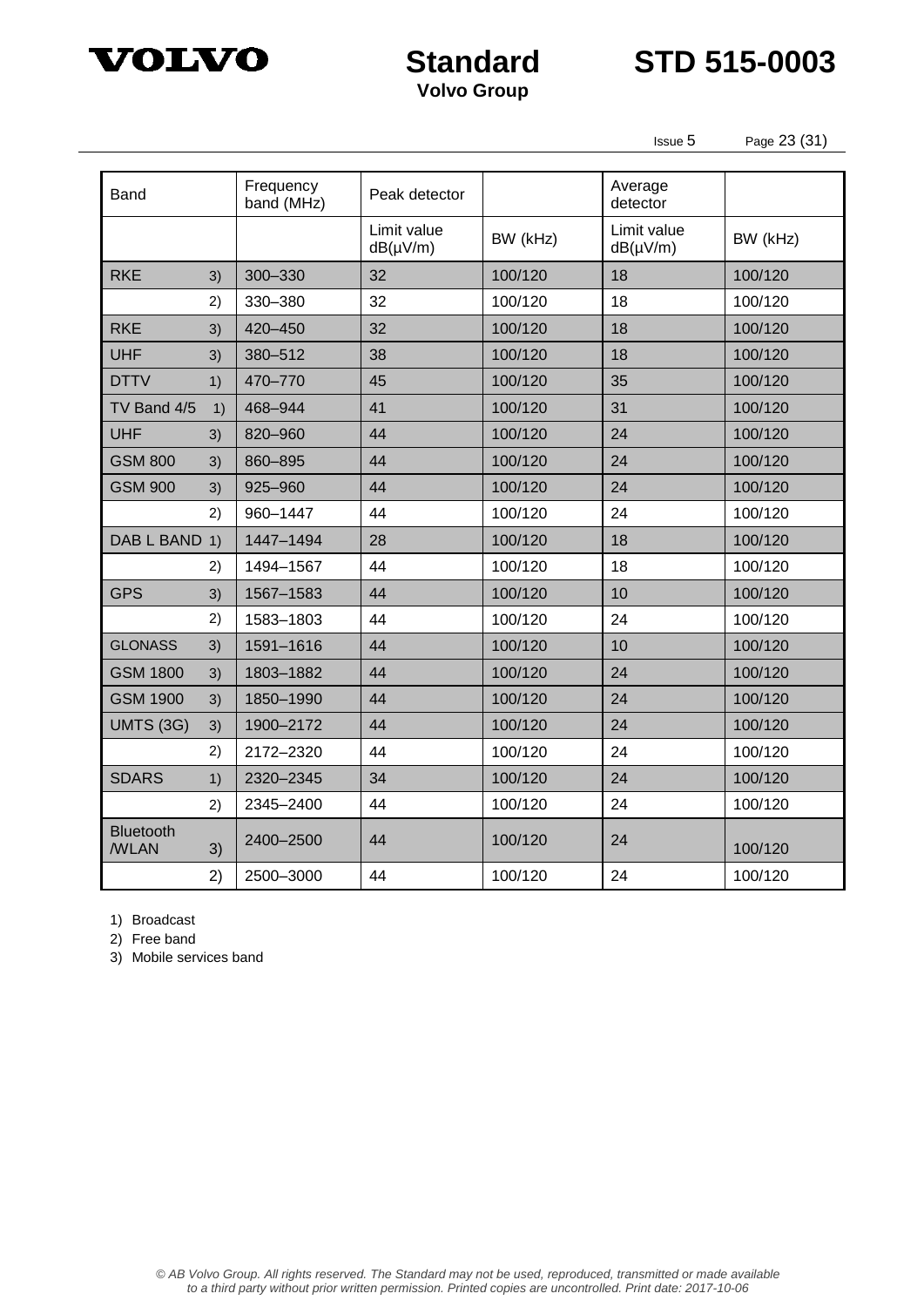



Issue 5 Page 24 (31)



Fig. 13 Limit line showing emission requirement levels for a component test (peak and average limits)

## **7 Radiated susceptibility**

#### **7.1 General**

The frequency range where the radiated susceptibility requirements apply is 150 kHz – 3 GHz, with the additional radar frequency bands up to 12,4 GHz.

- Substitution method with the conservation of peak level
- Semi-anechoic or anechoic chamber shall be used

Modulation vs frequency range:

- $-$  CW in the 150 kHz  $-$  3 GHz range
- $-$  AM in the 150 kHz  $-$  800 MHz range
- $-$  PM1 in the 800 MHz  $-$  3 GHz range
- PM2 in the 1,15-1,45 GHz range, L-band
- PM2 in the 2,6-3,2 GHz range, S-band
- $-$  PM2 in the 5,2–5,9 GHz range, C-band
- PM2 in the 8,2-12,4 GHz range, X-band

According to ISO 11451-1 and ISO 11452-1

- Non-modulated signal: continuous wave (CW)
- Amplitude modulated (AM): 1 kHz 80 %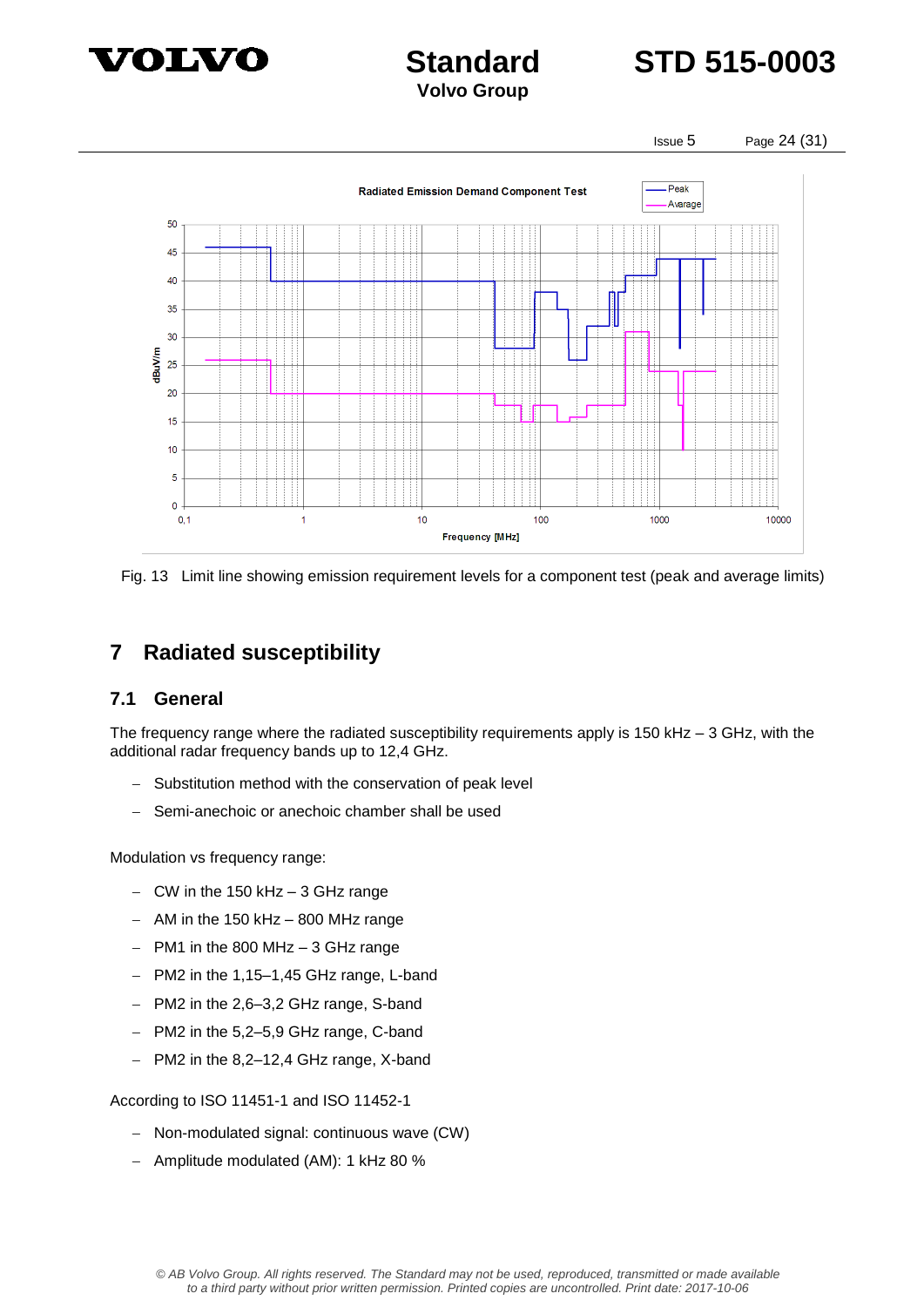



Issue 5 Page 25 (31)

- Pulse-modulated 1 (PM1): Ton 577 µs, period 4600 µs
- Pulse-modulated 2 (PM2): Ton 3 us, period 3333 us





To confirm that the vehicle/component meets the requirements in this section, the vehicle/component shall be tested with the following maximum frequency steps:

- From 150 kHz to 1 MHz: step 30/decade
- $-$  From 1 MHz to 20 MHz: step 0,5 MHz
- From 20 MHz to 220 MHz: step 1 MHz
- From 220 MHz to 500 MHz: step 2 MHz
- From 500 MHz to 1 GHz: step 5 MHz
- From 1 GHz to 3 GHz: step 20 MHz
- L-band, from 1,15–1,45 GHz: step 5 MHz
- S-band, from 2,6–3,2 GHz: step 5 MHz
- C-band, from 5,2–5,9 GHz: step 10 MHz
- X-band, from 8,2–12,4 GHz: step 20 MHz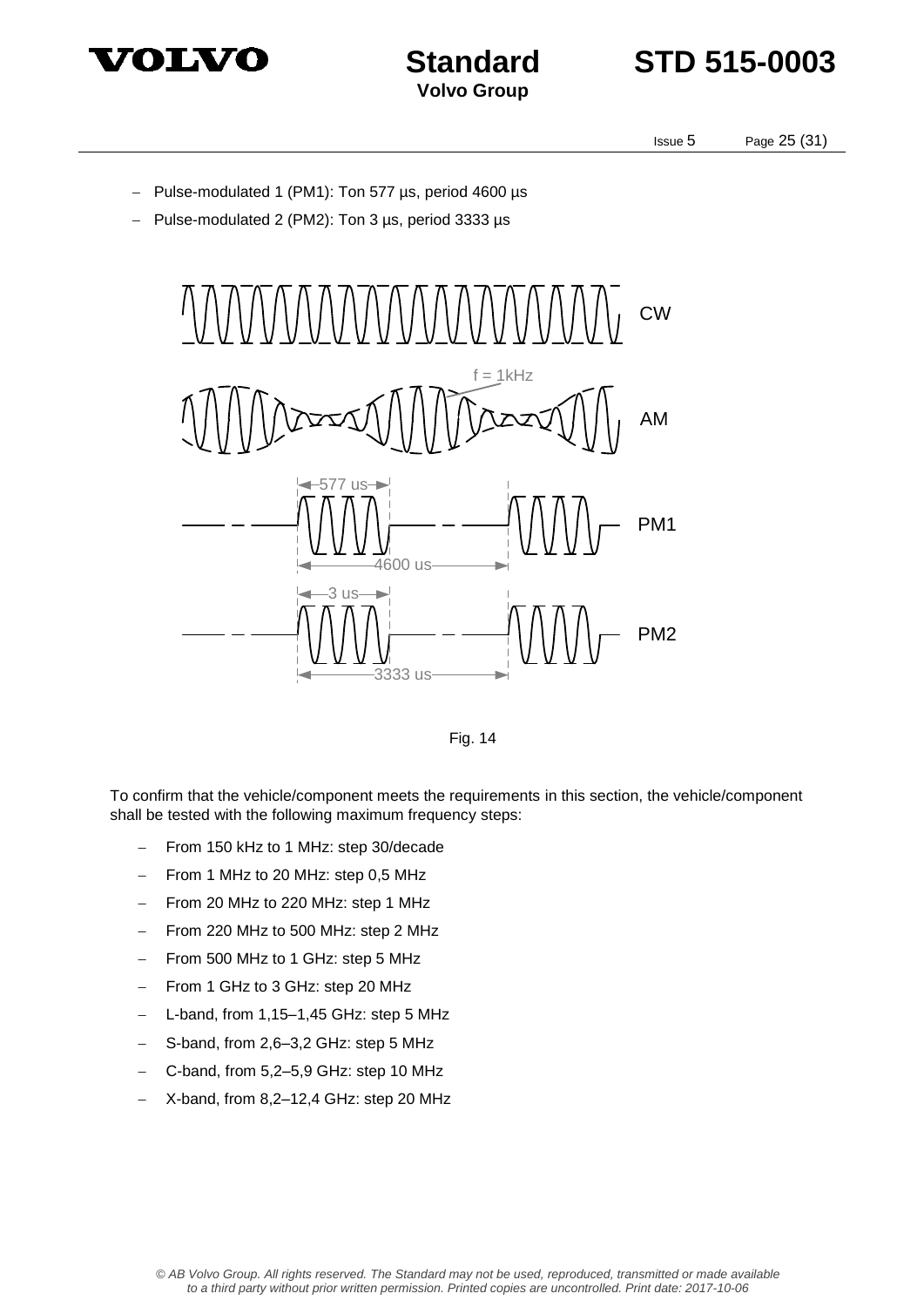

## **Standard STD 515-0003**

Issue 5 Page 26 (31)

At each frequency, the field amplitude shall be applied as follows:

- $-$  From 0 V/m to the maximum
- Constant during X seconds
- From maximum to 0 V/m.

The amplitude modulation is effective during the constant part of the cycle. Time X shall be sufficient to allow the device(component)/system under test to react to the interference and for any reaction to be recorded; X shall never be less than 2 seconds.

Vertical and horizontal polarization shall be used above 20 MHz.

| <b>Severity index</b> |   | SI <sub>1</sub> | SI <sub>2</sub> | SI <sub>3</sub> |
|-----------------------|---|-----------------|-----------------|-----------------|
| <b>Test level</b>     | Ш |                 | B               |                 |
|                       |   |                 |                 |                 |
|                       |   |                 |                 |                 |

Table 17 FSC requirements and test levels

Observe the defined severity index (SI) as defined in the component's technical regulation.

Observe the defined functional status classification (FSC) for each level.

Carry out the different test levels and check FSC compliance.

#### **7.2 Complete vehicle test**

A complete vehicle test shall conform to ISO 11451-2 and ISO 11451-3.

| Test method                     | Applicable  | Test level (V/m)                         |          |           |
|---------------------------------|-------------|------------------------------------------|----------|-----------|
|                                 | standard    | Level I                                  | Level II | Level III |
| Vehicle test, far field         | ISO 11451-2 | 30                                       | 50       | 100       |
| On-board transmitter simulation | ISO 11451-3 | See tables A.1 and A.2 of<br>ISO 11451-3 |          |           |

TABLE 18 TEST LEVELS WITH RESPECT TO TEST METHODS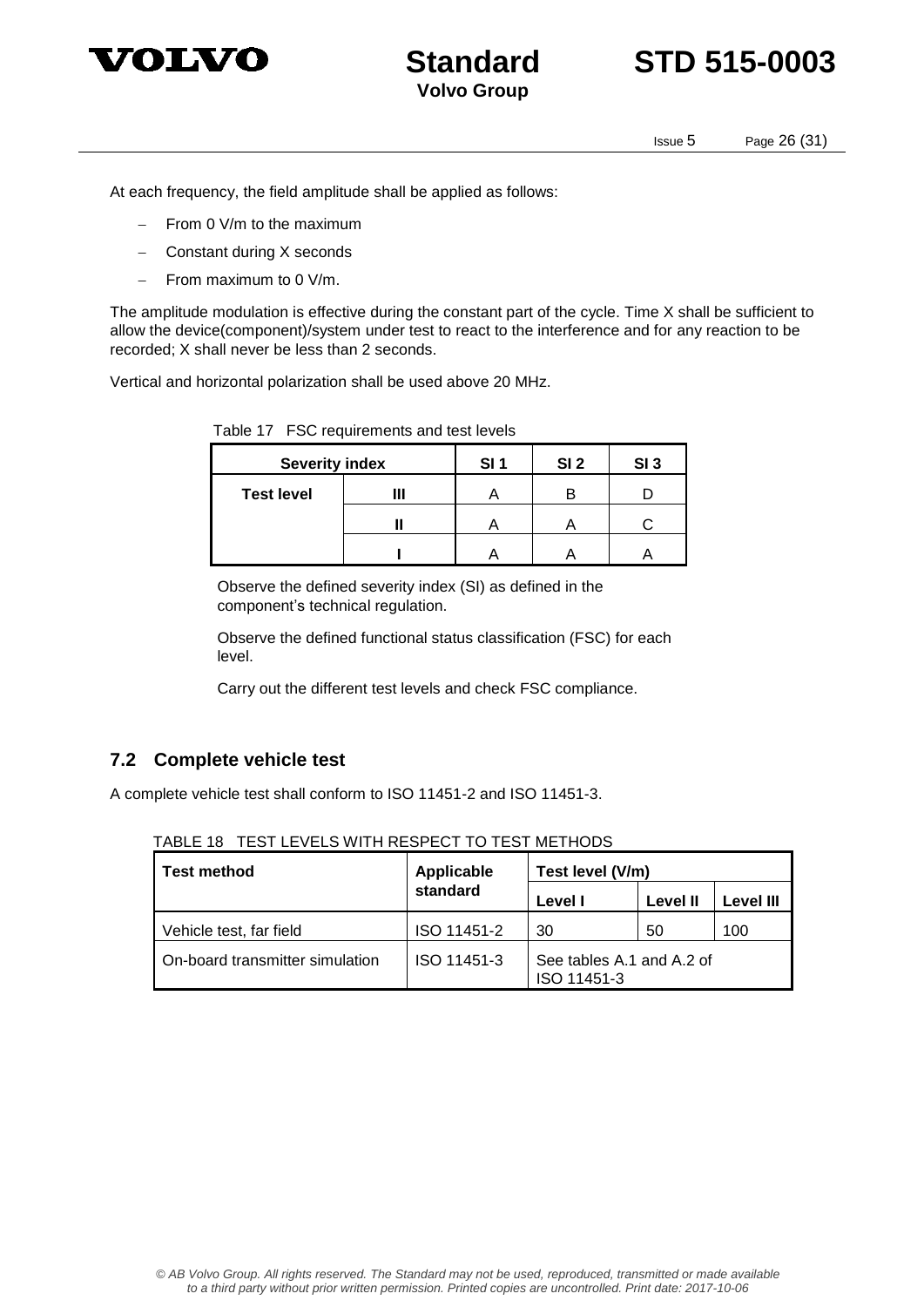

## **Standard STD 515-0003**

Issue 5 Page 27 (31)

#### **7.3 Component test**

#### **7.3.1 Far field and BCI tests**

The components shall comply with the following requirements.

The applicable frequency range for this test method is 150 kHz – 3000 MHz, and L-, S-, C-, X-bands. Testing over the full frequency range could require different field-generating devices, but this does not imply that testing of overlapping frequency ranges is required. Only the test methods described in table 19 are accepted.

| Test method                       | <b>Applicable</b> | <b>Test level</b> |                 |                  |
|-----------------------------------|-------------------|-------------------|-----------------|------------------|
|                                   | standard          | Level I           | <b>Level II</b> | <b>Level III</b> |
| Far field (V/m), 200-3000 MHz     | ISO 11452-2       | 30                | 50              | 100              |
| Far field (V/m), L-band           | ISO 11452-2       | 200               | 600             | N/A              |
| Far field (V/m), S-band           | ISO 11452-2       | 100               | 200             | N/A              |
| Far field (V/m), C-band           | ISO 11452-2       | 100               | 200             | N/A              |
| Far field (V/m), X-band           | ISO 11452-2       | 100               | 200             | N/A              |
| BCI test* (mA), 150 kHz - 400 MHz | ISO 11452-4       | 60                | 100             | 200              |

| Table 19 Test levels with respect to test methods |
|---------------------------------------------------|
|                                                   |

\*) When using the closed-loop method with limitation of forward power,  $K = 4$ shall be used. When using the substitution method, all 3 positions (150 mm, 450 mm, 750 mm) shall be used. If multiple harnesses or connectors are used, a test shall be performed for each harness/connector.

#### **7.3.2 Simulated portable transmitter**

This test is applicable for electrical and electronic components that can be located close to handheld transmitters (e.g. cellular phone). For each component, Volvo shall evaluate and determine if this test needs to be performed. This test should be performed according to ISO 11452-9, excluding the frequency ranges for "10 m", "2 m" and "IEEE 802.11a".

### **8 Immunity to electrostatic discharge**

This test is intended to check the immunity of components to electrostatic discharges produced by:

- operators during storage, handling, assembly and maintenance. Unpowered test is required.
- occupants in or near the vehicle and customer service operation. Powered test is required.

The electrostatic discharge immunity test procedure shall be conducted using ISO 10605 with the following conditions and requirements.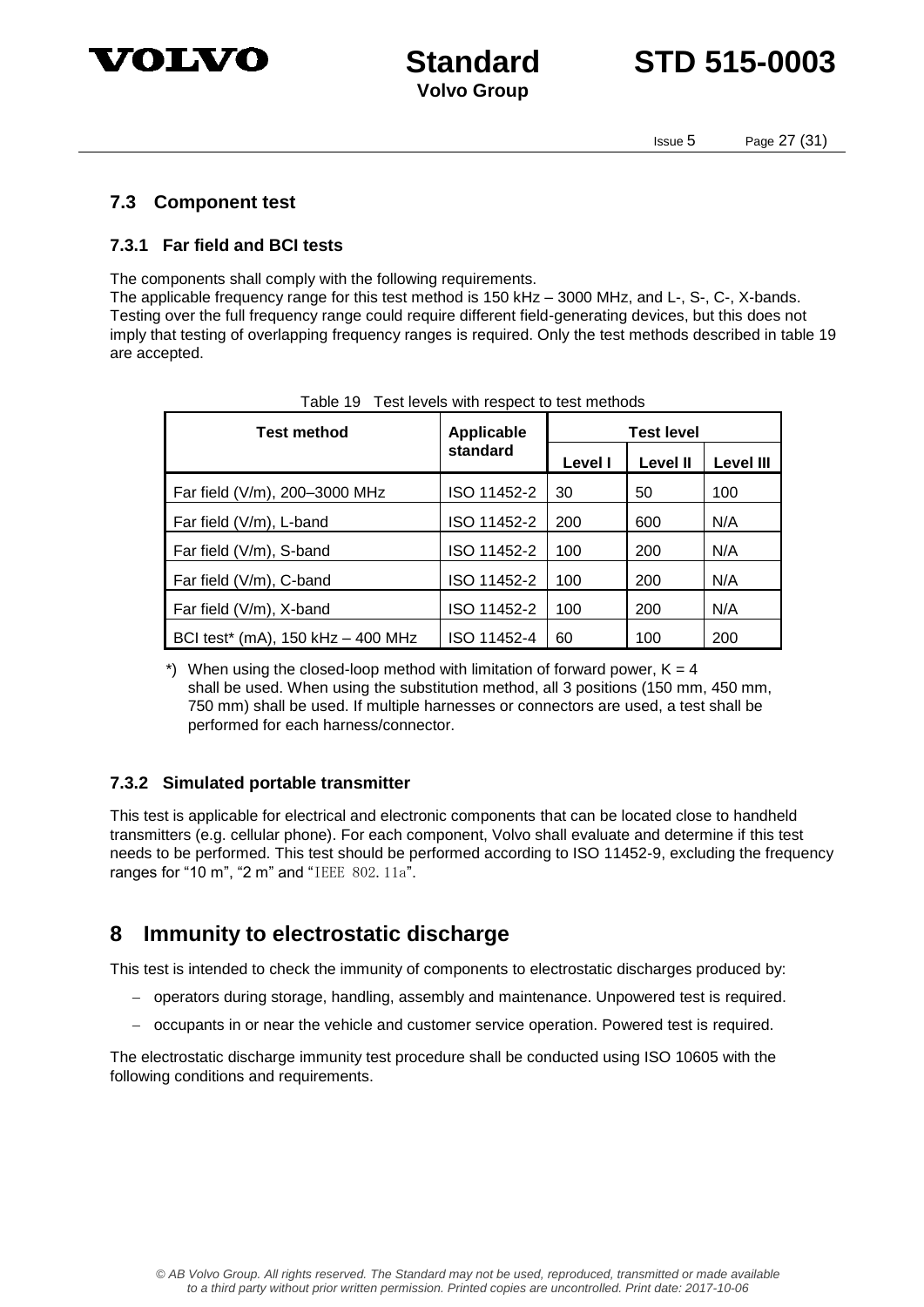

**Standard STD 515-0003**

Issue 5 Page 28 (31)

| Table 20                                                                      |                                                                                                                                                                                                             |                                                                                                                                                                                                 |                                                                                                                                                                                                                                                        |  |  |
|-------------------------------------------------------------------------------|-------------------------------------------------------------------------------------------------------------------------------------------------------------------------------------------------------------|-------------------------------------------------------------------------------------------------------------------------------------------------------------------------------------------------|--------------------------------------------------------------------------------------------------------------------------------------------------------------------------------------------------------------------------------------------------------|--|--|
| <b>Tests</b>                                                                  | <b>Direct contact</b><br><b>Discharge sequence</b>                                                                                                                                                          | Air contact<br><b>Discharge sequence</b>                                                                                                                                                        | <b>Specifications</b>                                                                                                                                                                                                                                  |  |  |
|                                                                               | $±4/8$ KV                                                                                                                                                                                                   | $\pm$ 4/8/15/(30) <sup>1)</sup> KV                                                                                                                                                              | <b>Supplier test</b>                                                                                                                                                                                                                                   |  |  |
| <b>Component test:</b><br>Unpowered tests<br>(handling)                       | On each connector pin <sup>3)</sup> and<br>conductive surface of the<br>device(component)/system                                                                                                            | On all accessible points<br>and other surfaces of the<br>device(component)/system                                                                                                               | Sequence with a series of<br>10 discharges for each<br>negative and positive level<br>(from the lowest level to the<br>highest level)                                                                                                                  |  |  |
|                                                                               |                                                                                                                                                                                                             |                                                                                                                                                                                                 | Intervals between each<br>discharge: 5 s minimum                                                                                                                                                                                                       |  |  |
|                                                                               |                                                                                                                                                                                                             |                                                                                                                                                                                                 | Network: R = 330 $\Omega$ , C =<br>150 pF                                                                                                                                                                                                              |  |  |
|                                                                               | <b>REQUIREMENTS:</b><br><b>FSC A AFTER RECONNECTION</b>                                                                                                                                                     |                                                                                                                                                                                                 |                                                                                                                                                                                                                                                        |  |  |
|                                                                               | $±4/8$ KV                                                                                                                                                                                                   | $\pm$ 4/8/15/(25) <sup>1)</sup> KV                                                                                                                                                              | <b>Supplier test</b>                                                                                                                                                                                                                                   |  |  |
| <b>Component test:</b><br>Powered-up tests<br>(live and loaded<br>conditions) | (Device(component)/system<br>and remote inputs/outputs) <sup>2)</sup><br>On all points accessible by<br>vehicle occupants during<br>maintenance and operation<br>(determined in the test plan)              | (Device(component)/<br>system and remote<br>inputs/outputs) $^{2)}$<br>On all points accessible by<br>vehicle occupants during<br>maintenance and operation<br>(determined in the test<br>plan) | Sequence with a series of<br>10 discharges for each<br>negative and positive level<br>(from the lowest to the<br>highest level)<br>Intervals between each<br>discharge: 5 s minimum<br>Network: $R = 330 \Omega$<br>$C = 330$ pF (150 pF) <sup>a</sup> |  |  |
|                                                                               | <b>REQUIREMENTS:</b><br>± 4 / 8 KV: FSC A for severity indices 1 and 2, FSC B for severity index 3<br>$\pm$ 15 / (25) <sup>1)</sup> KV: FSC B for severity indices 1 and 2, FSC C for severity index 3      |                                                                                                                                                                                                 |                                                                                                                                                                                                                                                        |  |  |
| <b>Vehicle test</b>                                                           | If needed<br>Test plan, specifications and requirements defined by the<br><b>EMC</b> engineering department<br>Contact discharge: $\pm$ 4 / 8 KV<br>Air discharge: $\pm$ 4 / 8 / 15 / (25) <sup>1)</sup> KV |                                                                                                                                                                                                 | Vehicle manufacturer<br>test<br>Network: $R = 330 \Omega$<br>$C = 150 / 330$ pF $^{4}$                                                                                                                                                                 |  |  |
|                                                                               | <b>REQUIREMENTS:</b><br>± 4 / 8 KV: FSC A for severity indices 1 and 2, FSC B for severity index 3<br>$\pm$ 15 / (25) <sup>1)</sup> KV: FSC B for severity indices 1 and 2, FSC C for severity index 3      |                                                                                                                                                                                                 |                                                                                                                                                                                                                                                        |  |  |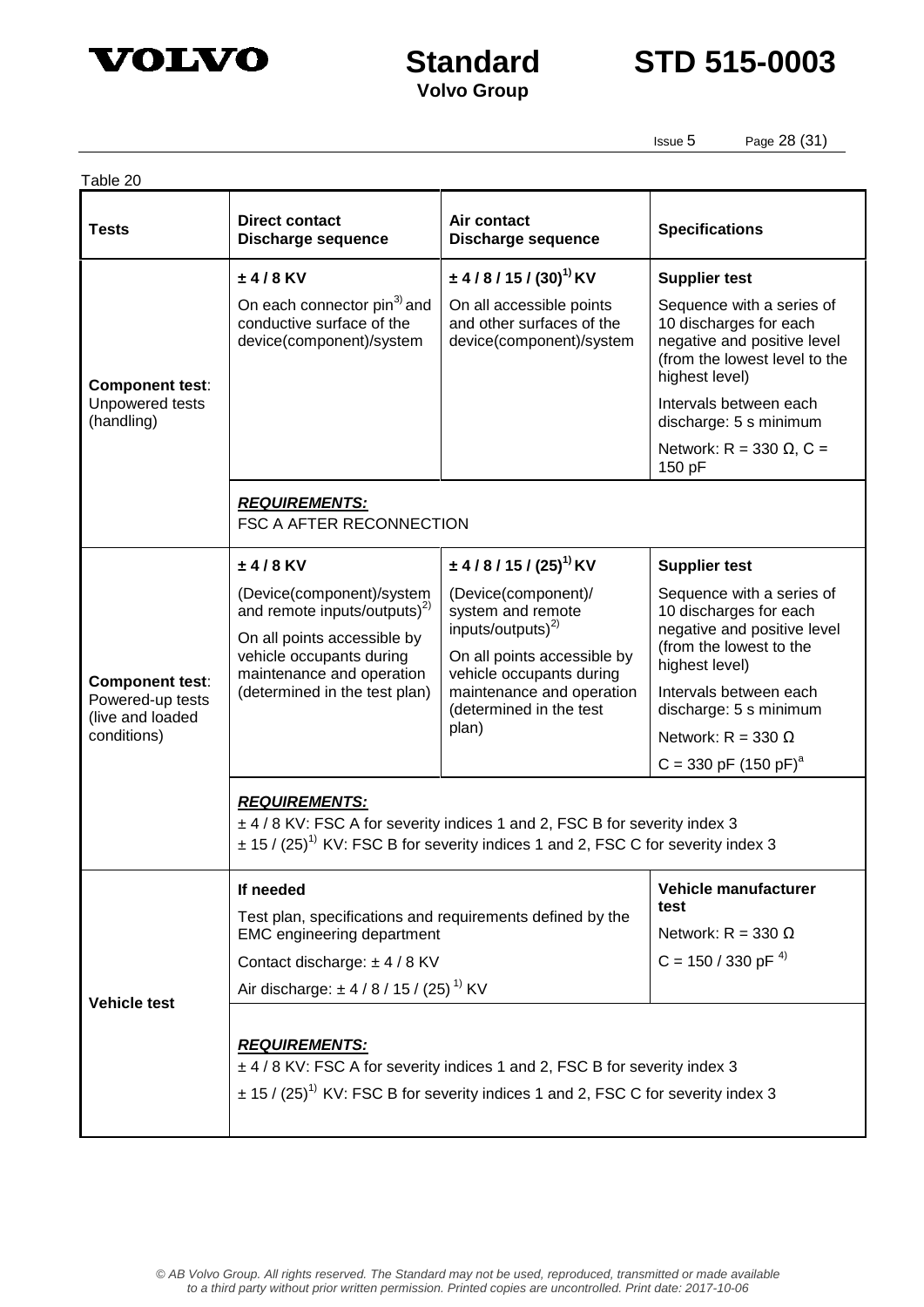

## **Standard STD 515-0003**

Issue 5 Page 29 (31)

- 1) Only for pyrotechnic components.
- 2) For powered-up tests, the device(component)/system shall be connected to all inputs/outputs necessary for functional testing, as well as controls, actuators, sensors, etc.

All discharge sequences also apply to:

All devices(components)/systems directly connected to the unit and accessible by vehicle occupants during maintenance and operation, as well as remote control, switches, displays, harness, connectors, etc.

All inputs/outputs that are connected to communication buses and regarded as accessible points (e.g.: diagnostic plug, OBD plug). In that case C = 150 pF; note **<sup>a</sup>**

All devices(components)/systems directly connected to the unit may be subject to ESD indirectly by a charged source (e.g., wheel speed sensor, external temperature sensor, etc.)

In agreement with Volvo, if a periphery is not available for the test, the connecting lines shall be tested directly with discharges.

- 3) For testing pins in contact mode, an extension line for easy discharge can be used. The line shall be no longer than 25 mm.
- 4) C = 330 pF for areas that can only be touched from the inside of the vehicle.

 $C = 150$  pF for areas that can only be touched from the outside of the vehicle.

## **9 Low-frequency magnetic fields**

#### **9.1 Immunity to low-frequency magnetic fields**

Scope: This requirement serves to protect systems from interference from power lines, their harmonics and DC fields present at certain industrial plants. Conforms to ISO 11452-8.

The following requirements are applicable to magnetic fields of zero and low frequencies from 15 Hz up to 150 kHz.

Test levels:

DC field: 25 mT

AC field (15 Hz to 150 kHz): according to ISO 11452-8, test level IV (internal field)

The frequency steps shall be at least 10/decade, linear or logarithmic. If any resonance frequency of the system can be suspected, the number of steps shall be increased to at least 80 steps/decade, logarithmic steps, or 3 % step size.

Requirements:

- System with SI 1: FSC A must be maintained throughout the test.
- System with SI 2 or SI 3: At least FSC C must be maintained.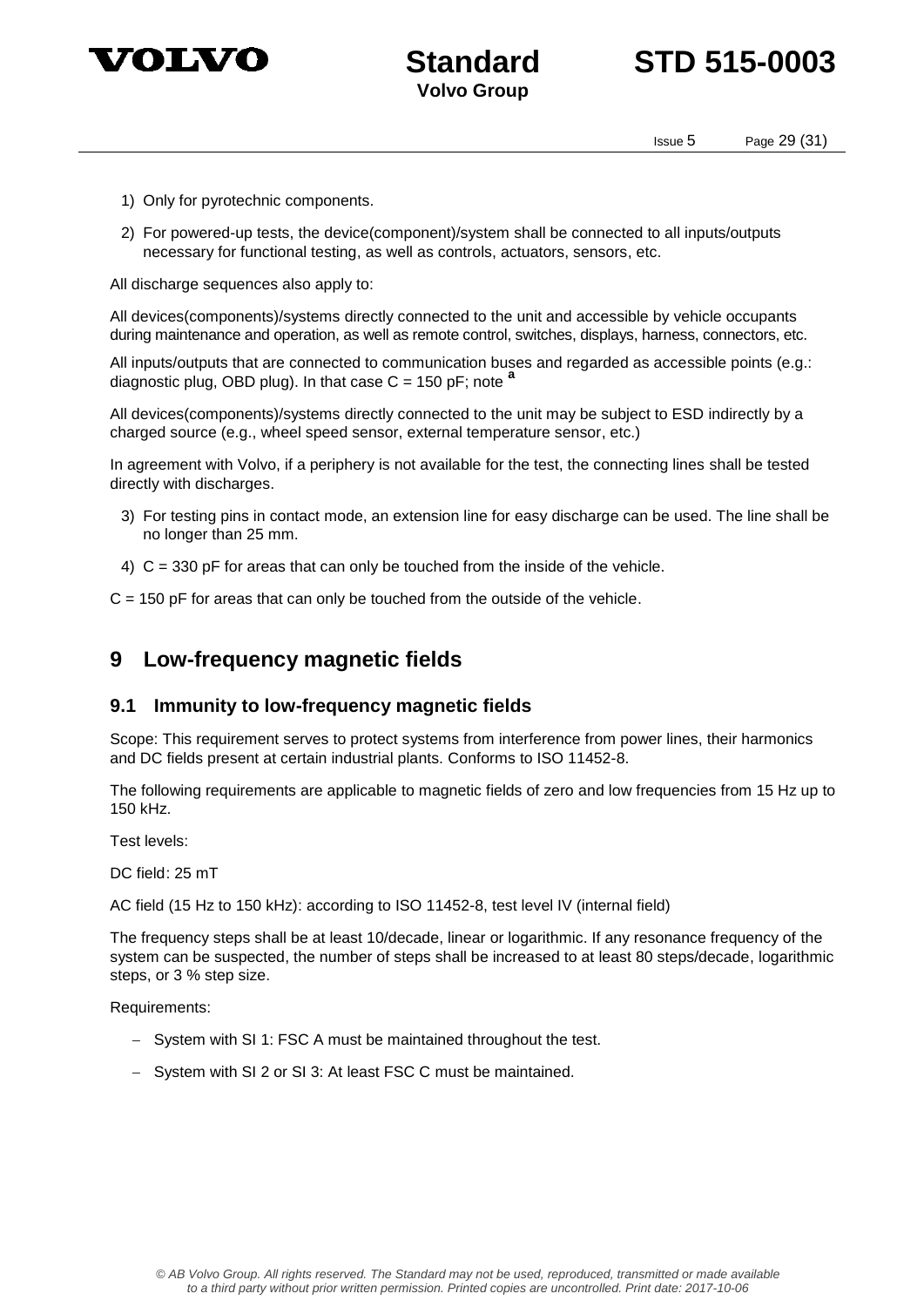



Issue 5 Page 30 (31)

#### **9.2 Emission of low-frequency magnetic fields**

#### **9.2.1 Test set-up, complete vehicle**

The magnetic field shall be measured in accordance with the following test set-up.

The following conditions shall be fulfilled:

- Headlights on
- Radio turned on
- $-$  Fan on half speed
- Cab lights turned on.

The measurements shall be carried out both at idle and at 2000 rpm, driver and passenger side. The measurement points shall be in accordance with fig. 15.



Fig. 15

Measurement shall also be carried out at measurement point 6 with the engine shut off.

#### **9.2.2 Requirements**

| Frequency range | RMS value (must never be exceeded) |
|-----------------|------------------------------------|
|-----------------|------------------------------------|

 $5 Hz - 2 kHz$  2,0 µT

 $2$  kHz – 400 kHz 0,25  $\mu$ T

© AB Volvo Group. All rights reserved. The Standard may not be used, reproduced, transmitted or made available to a third party without prior written permission. Printed copies are uncontrolled. Print date: 2017-10-06